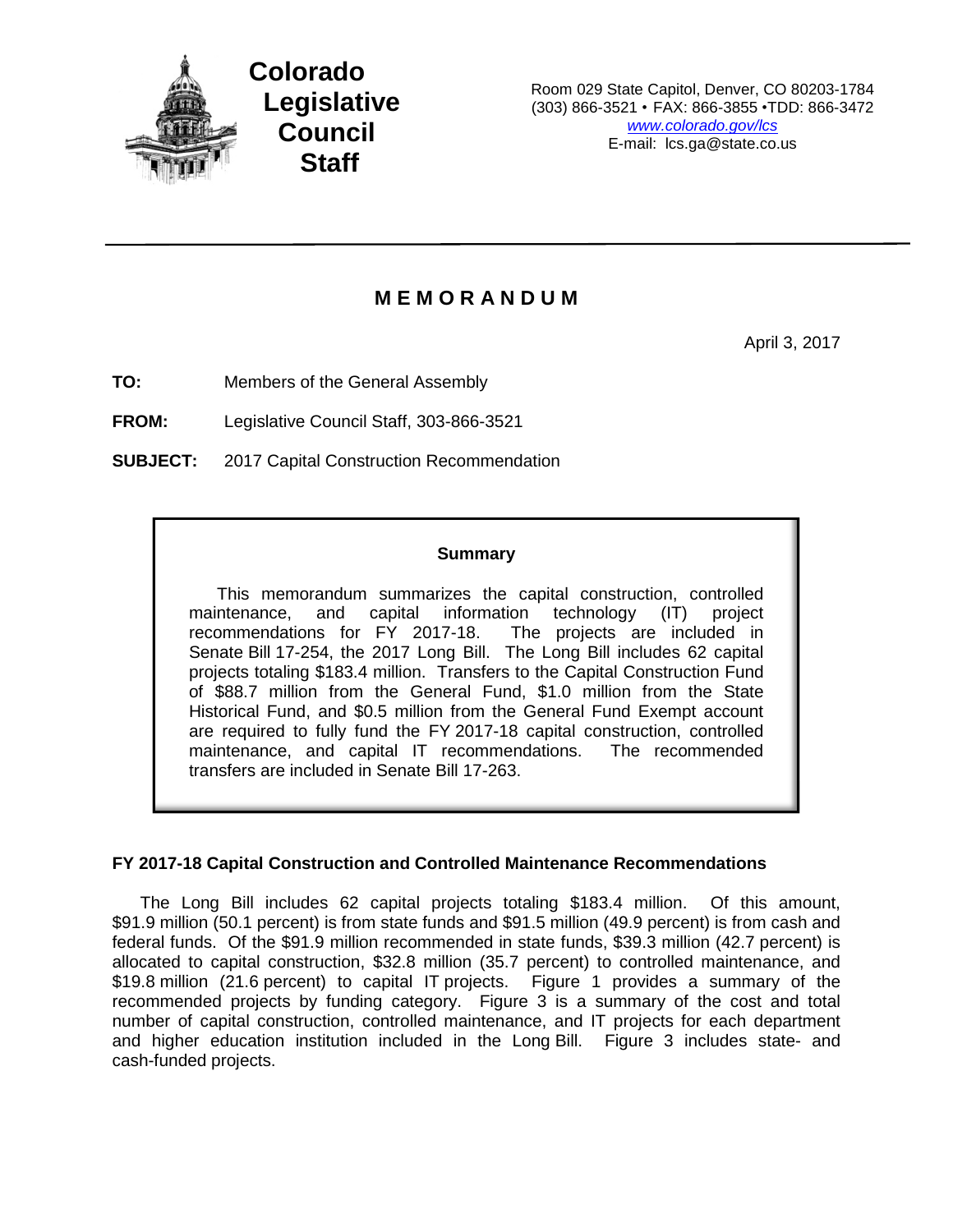**Figure 1 FY 2017-18 Capital Construction Long Bill Recommendation**

| <b>Funding Category</b>                                                                                | # of<br><b>Projects</b> | <b>CCF</b>   | <b>CF</b>    | <b>FF</b>    | <b>Total Funds</b> | <b>Percent</b><br>of Total |
|--------------------------------------------------------------------------------------------------------|-------------------------|--------------|--------------|--------------|--------------------|----------------------------|
| State-funded capital<br>construction                                                                   | 9                       | \$39,264,848 | \$1,908,208  | \$0          | \$41,173,056       | 22.5%                      |
| State-funded controlled<br>maintenance                                                                 | 38                      | 32,791,965   | 148,750      | 465,265      | 33,405,980         | 18.2%                      |
| State-funded information<br>technology                                                                 | 5                       | 19,855,515   | 0            | 11,734,476   | 31,589,991         | 17.2%                      |
| Cash-funded capital<br>construction and information<br>technology (includes cash and<br>federal funds) | 10                      | \$0          | 77,122,471   | 100.000      | 77,222,471         | 42.1%                      |
| Total                                                                                                  | 62                      | \$91,912,328 | \$79,179,429 | \$12,299,741 | \$183,391,498      | 100.0%                     |

Source: Legislative Council Staff

*CCF = Capital Construction Fund; CF = Cash Funds, including the Highway Users Tax Fund; and FF = Federal Funds*

## **State-Funded Capital Projects**

*Capital Development Committee recommendation.* Over the course of several months, the Capital Development Committee (CDC) considered the state-funded capital projects submitted for consideration by the Governor's Office of State Planning and Budgeting (OSPB) and the Colorado Commission on Higher Education (CCHE). During its deliberations about capital project funding, the CDC referenced the January 3, 2017, prioritized funding recommendations made by OSPB. The CDC's recommendation modified the priority order of the ten projects recommended for funding by OSPB. The CDC also recommended funding for two additional capital construction projects, an additional 15 Level 1 controlled maintenance projects, and 28 Level 2 controlled maintenance projects. In total, the CDC recommended state funding for 75 projects — 8 state department capital construction projects, 3 higher education capital construction projects, 36 Level 1 controlled maintenance projects, and 28 Level 2 controlled maintenance projects.

*Joint Technology Committee recommendations.* For FY 2017-18, the Joint Technology Committee (JTC) considered six state-funded IT projects submitted for consideration by OSPB and six IT projects submitted by CCHE. Only three state-funded projects were recommended for funding by OSPB. The CCHE projects were not recommended for funding by OSPB. The JTC recommended funding for nine state-funded IT projects, including the three projects recommended for funding by OSPB. The JTC also recommended funding one additional state department project, as well as critical portions of five of the CCHE projects.

*Projects approved by the JBC.* The Joint Budget Committee (JBC) approved nine of the state-funded projects recommended for funding by the CDC, as well as the 36 Level 1 controlled maintenance projects. The JBC recommended funding five state-funded IT projects recommended for funding by the JTC.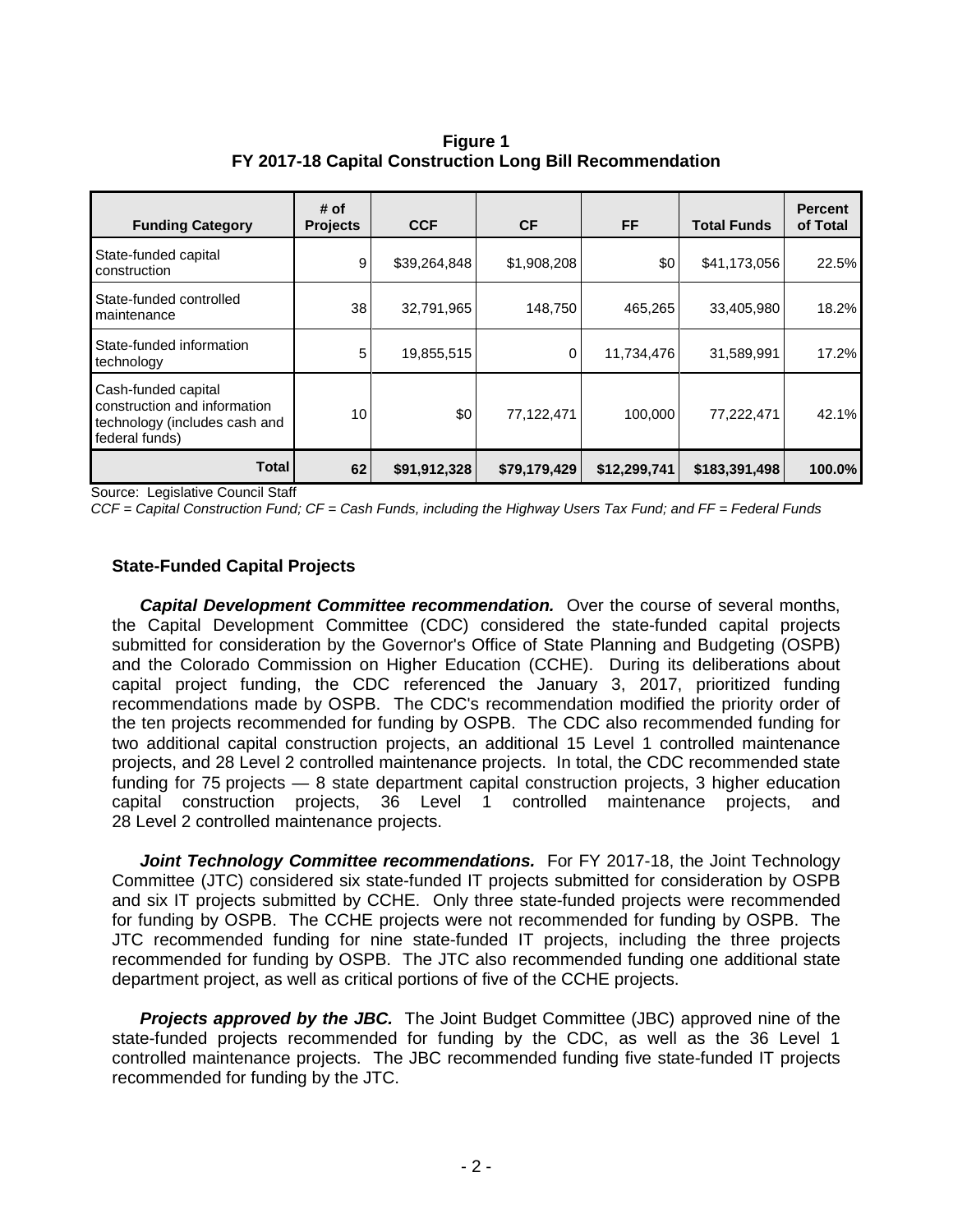A transfer of \$89.2 million General Fund to the CCF is required to fully fund the JBC recommendation. Of this amount, \$19.9 million will be transferred to the Information Technology Capital Account in the CCF to pay the costs associated with the IT projects.

## **Cash-funded Capital Projects**

*Capital Development Committee recommendation for cash-funded projects.* The CDC recommended spending authority for nine projects, including \$41.0 million cash and federal funds and \$10.0 million in reappropriated funds. The CDC cash-funded recommendation only includes state department projects because higher education cash-funded projects are reviewed under a separate process by the CDC.

*Joint Technology Committee recommendation for cash-funded projects.* The JTC recommended spending authority for two projects, including \$27.2 million in cash and federal funds.

*Cash-funded projects approved by the JBC.* The JBC approved the CDC and JTC recommended lists of cash projects, as submitted.

Figure 2 summarizes the revenue identified to fund the capital projects included in the 2017 Long Bill.

| Amount       | <b>Source</b>                                                                                                   |
|--------------|-----------------------------------------------------------------------------------------------------------------|
| \$716,367    | Capital Construction Fund balance as of July 1, 2016                                                            |
| 91,479,170   | Cash and federal match for various projects                                                                     |
| 1,000,000    | FY 2014-15 reversion to Capital Construction Fund from completed project (shown in add-in to<br>2017 Long Bill) |
| 1.000.000    | Transfer from State Historical Fund to Capital Construction Fund (included in SB 17-263)                        |
| \$94,195,537 | <b>Subtotal</b>                                                                                                 |
| 183,391,498  | Cost of all capital projects                                                                                    |
| \$89,195,961 | General Fund transfer included in SB 17-263 to fund capital construction*                                       |

**Figure 2 Proposed Revenue for 2017 Long Bill Capital Projects**

Source: Legislative Council Staff

*\*Includes \$500,000 from the General Fund Exempt account for highway construction projects.*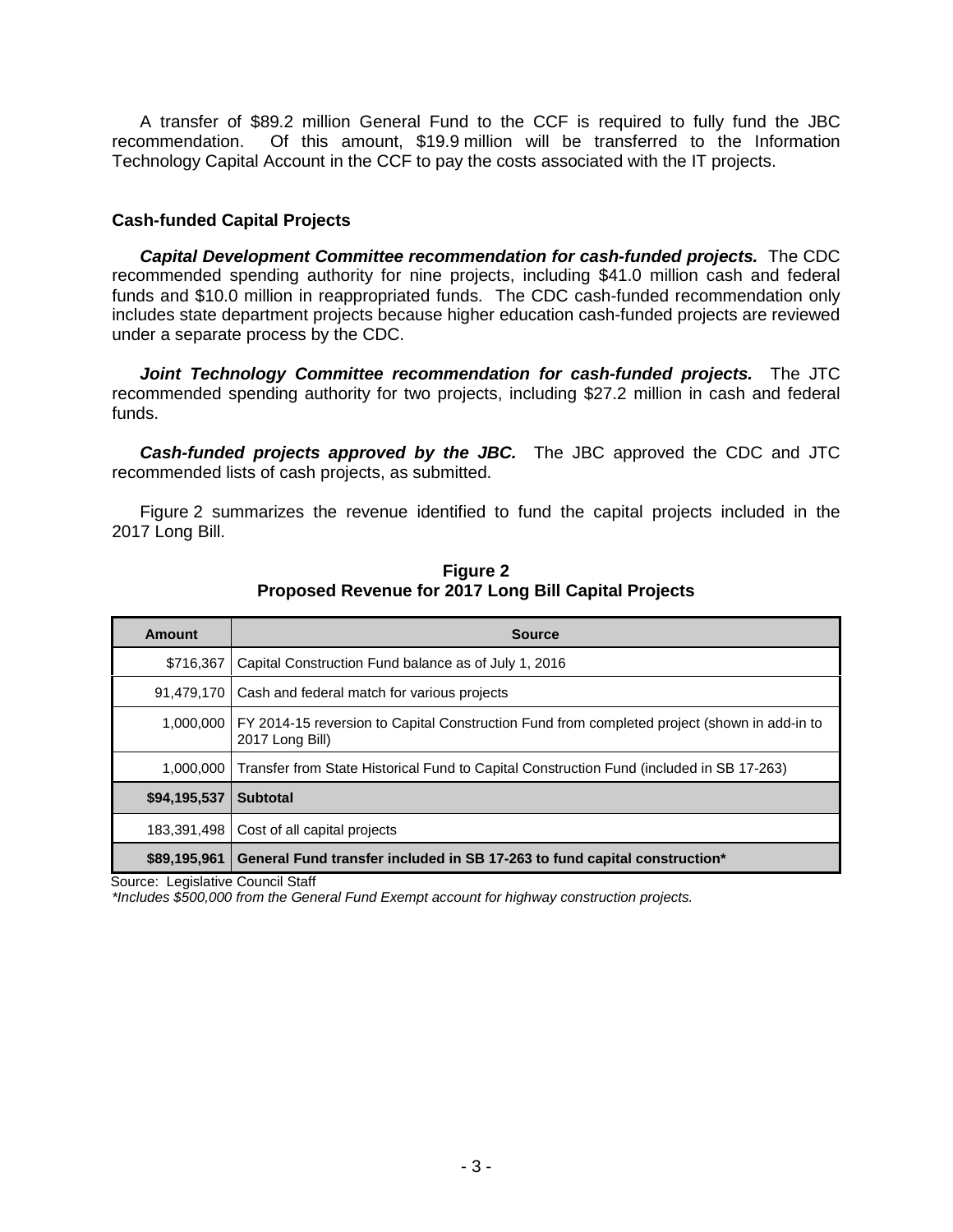**Figure 3 FY 2017-18 Summary of Capital Construction and Controlled Maintenance Long Bill Recommendation**

| <b>Department/Institution</b>        | Total # of<br>Projects* | <b>Total Cost</b> | # of<br><b>State-funded</b><br><b>Capital</b><br><b>Construction</b><br>and IT<br>Projects* | State-funded<br><b>Capital</b><br><b>Construction</b><br>and IT Cost | # of<br><b>State-funded</b><br><b>Controlled</b><br><b>Maintenance</b><br><b>Projects</b> | State-funded<br><b>Controlled</b><br><b>Maintenance</b><br>Cost | # of Federal<br>and<br><b>Cash-funded</b><br><b>Capital</b><br><b>Construction</b><br>and IT<br>Projects* | <b>Federal and</b><br><b>Cash-funded</b><br><b>Capital</b><br><b>Construction</b><br>and IT Cost |
|--------------------------------------|-------------------------|-------------------|---------------------------------------------------------------------------------------------|----------------------------------------------------------------------|-------------------------------------------------------------------------------------------|-----------------------------------------------------------------|-----------------------------------------------------------------------------------------------------------|--------------------------------------------------------------------------------------------------|
| <b>State Agency</b>                  |                         |                   |                                                                                             |                                                                      |                                                                                           |                                                                 |                                                                                                           |                                                                                                  |
| Agriculture                          | 1                       | \$16,709,078      | 0                                                                                           | \$0                                                                  | 0                                                                                         | \$0                                                             | 1                                                                                                         | \$16,709,078                                                                                     |
| Corrections                          | 7(1)                    | 21,324,438        | 2(1)                                                                                        | 17,098,601                                                           | 4                                                                                         | 3,565,488                                                       |                                                                                                           | 660,000                                                                                          |
| Education                            | 1                       | 1,322,910         | 0                                                                                           | 0                                                                    |                                                                                           | 1,322,910                                                       | 0                                                                                                         | $\mathbf 0$                                                                                      |
| <b>History Colorado</b>              | $\overline{c}$          | 1,300,185         | 0                                                                                           | 0                                                                    |                                                                                           | 600,185                                                         |                                                                                                           | 700,000                                                                                          |
| <b>Human Services</b>                | 9(3)                    | 33,313,514        | 5(3)                                                                                        | 17,584,450                                                           | 3                                                                                         | 2,991,663                                                       | 1                                                                                                         | \$12,737,401                                                                                     |
| Labor and Employment                 | 1(1)                    | 26,213,480        | 0                                                                                           | 0                                                                    | 0                                                                                         | 0                                                               | 1(1)                                                                                                      | 26,213,480                                                                                       |
| Military and Veterans Affairs        | 2                       | 4,440,180         | 1                                                                                           | 3,509,650                                                            |                                                                                           | 465,265                                                         |                                                                                                           | 465,265                                                                                          |
| <b>Natural Resources</b>             | 4                       | 30,940,400        | 0                                                                                           | 0                                                                    | $\Omega$                                                                                  | 0                                                               | 4                                                                                                         | 30,940,400                                                                                       |
| Office of Information Technology     | 1                       | 10,316,372        | 1                                                                                           | 10,316,372                                                           | 0                                                                                         | 0                                                               | $\Omega$                                                                                                  | $\mathbf 0$                                                                                      |
| Personnel and Administration         | 4                       | 11,484,010        | 1                                                                                           | 6,069,053                                                            | 3                                                                                         | 5,414,957                                                       | 0                                                                                                         | 0                                                                                                |
| <b>Public Health and Environment</b> | 1(1)                    | 996,588           | 0                                                                                           | 0                                                                    | $\Omega$                                                                                  | 0                                                               | 1(1)                                                                                                      | 996,588                                                                                          |
| <b>Public Safety</b>                 | 1                       | 1,535,030         | 1                                                                                           | 1,535,030                                                            | 0                                                                                         | 0                                                               | $\Omega$                                                                                                  | 0                                                                                                |
| Transportation                       |                         | 500,000           | 1                                                                                           | 500,000                                                              | 0                                                                                         | 0                                                               | 0                                                                                                         | $\mathbf{0}$                                                                                     |
| <b>Total State Agencies</b>          | 35(6)                   | \$160,396,185     | 12(4)                                                                                       | \$56,613,156                                                         | 13                                                                                        | \$14,360,468                                                    | 10(2)                                                                                                     | \$89,422,212                                                                                     |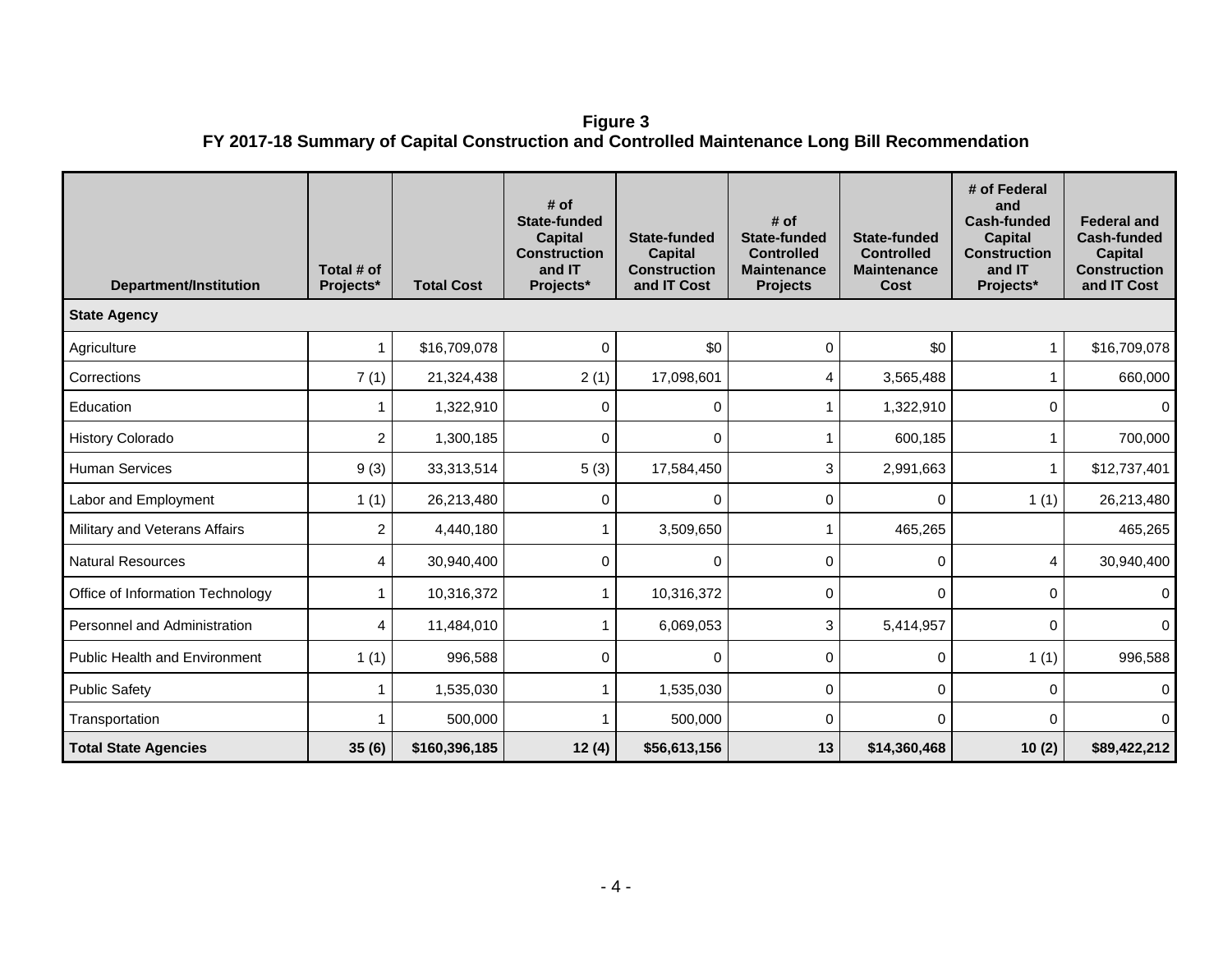## **Figure 3 (Cont.) FY 2017-18 Summary of Capital Construction and Controlled Maintenance Long Bill Recommendation**

| <b>Department/Institution</b>                        | Total # of<br>Projects* | <b>Total Cost</b> | # of<br><b>State-funded</b><br><b>Capital</b><br><b>Construction</b><br>and IT<br>Projects* | <b>State-funded</b><br><b>Capital</b><br><b>Construction</b><br>and IT Cost | # of<br>State-funded<br><b>Controlled</b><br><b>Maintenance</b><br><b>Projects</b> | <b>State-funded</b><br><b>Controlled</b><br><b>Maintenance</b><br><b>Cost</b> | # of Federal<br>and<br><b>Cash-funded</b><br><b>Capital</b><br><b>Construction</b><br>and IT<br>Projects* | <b>Federal and</b><br>Cash-funded<br><b>Capital</b><br><b>Construction</b><br>and IT Cost |
|------------------------------------------------------|-------------------------|-------------------|---------------------------------------------------------------------------------------------|-----------------------------------------------------------------------------|------------------------------------------------------------------------------------|-------------------------------------------------------------------------------|-----------------------------------------------------------------------------------------------------------|-------------------------------------------------------------------------------------------|
| <b>Higher Education Institutions</b>                 |                         |                   |                                                                                             |                                                                             |                                                                                    |                                                                               |                                                                                                           |                                                                                           |
| <b>Adams State University</b>                        | 1                       | \$297,095         | $\mathbf 0$                                                                                 | \$0                                                                         |                                                                                    | \$297,095                                                                     | 0                                                                                                         | \$0                                                                                       |
| Auraria Higher Education Center                      | 2                       | 664,242           | 0                                                                                           | 0                                                                           | 2                                                                                  | 664,242                                                                       | $\mathbf{0}$                                                                                              | 0                                                                                         |
| <b>Colorado Community College</b><br>System at Lowry | 1                       | 498,036           | $\mathbf{0}$                                                                                | $\Omega$                                                                    |                                                                                    | 498,036                                                                       | $\Omega$                                                                                                  | $\Omega$                                                                                  |
| Colorado Mesa University                             | 1                       | 300,608           | 0                                                                                           | $\mathbf 0$                                                                 |                                                                                    | 300,608                                                                       | 0                                                                                                         | 0                                                                                         |
| Colorado School of Mines                             | 3                       | 5,884,666         | 1                                                                                           | 1,908,207                                                                   | $\overline{c}$                                                                     | 2,068,251                                                                     | 0                                                                                                         | 1,908,208                                                                                 |
| <b>Colorado State University</b>                     | 2                       | 2,371,440         | $\Omega$                                                                                    | $\Omega$                                                                    | 2                                                                                  | 2,371,440                                                                     | $\mathbf{0}$                                                                                              | 0                                                                                         |
| Colorado State University - Pueblo                   | 2(1)                    | 1,550,862         | 1(1)                                                                                        | 599,000                                                                     |                                                                                    | 951,862                                                                       | $\Omega$                                                                                                  | $\Omega$                                                                                  |
| Fort Lewis College                                   | 1                       | 179,742           | $\Omega$                                                                                    | 0                                                                           |                                                                                    | 179,742                                                                       | $\Omega$                                                                                                  | 0                                                                                         |
| Front Range Community College                        | 1                       | 880,198           | 0                                                                                           | 0                                                                           |                                                                                    | 880,198                                                                       | $\mathbf{0}$                                                                                              | 0                                                                                         |
| Northeastern Junior College                          | 2                       | 646,982           | 0                                                                                           | 0                                                                           | 2                                                                                  | 646,982                                                                       | $\mathbf{0}$                                                                                              | 0                                                                                         |
| Otero Junior College                                 | 1                       | 500,000           | $\mathbf 0$                                                                                 | 0                                                                           |                                                                                    | 500,000                                                                       | $\mathbf 0$                                                                                               | $\mathbf 0$                                                                               |
| <b>Pikes Peak Community College</b>                  | 1                       | 967,621           | 0                                                                                           | 0                                                                           |                                                                                    | 967,621                                                                       | 0                                                                                                         | 0                                                                                         |
| <b>Pueblo Community College</b>                      | 1                       | 962,550           | 0                                                                                           | 0                                                                           |                                                                                    | 962,550                                                                       | 0                                                                                                         | 0                                                                                         |
| Red Rocks Community College                          | 1                       | 995,600           | 0                                                                                           | 0                                                                           |                                                                                    | 995,600                                                                       | 0                                                                                                         | 0                                                                                         |
| University of Colorado at Boulder                    | 3                       | \$2,110,709       | 0                                                                                           | \$0                                                                         | 3                                                                                  | \$2,110,709                                                                   | 0                                                                                                         | \$0                                                                                       |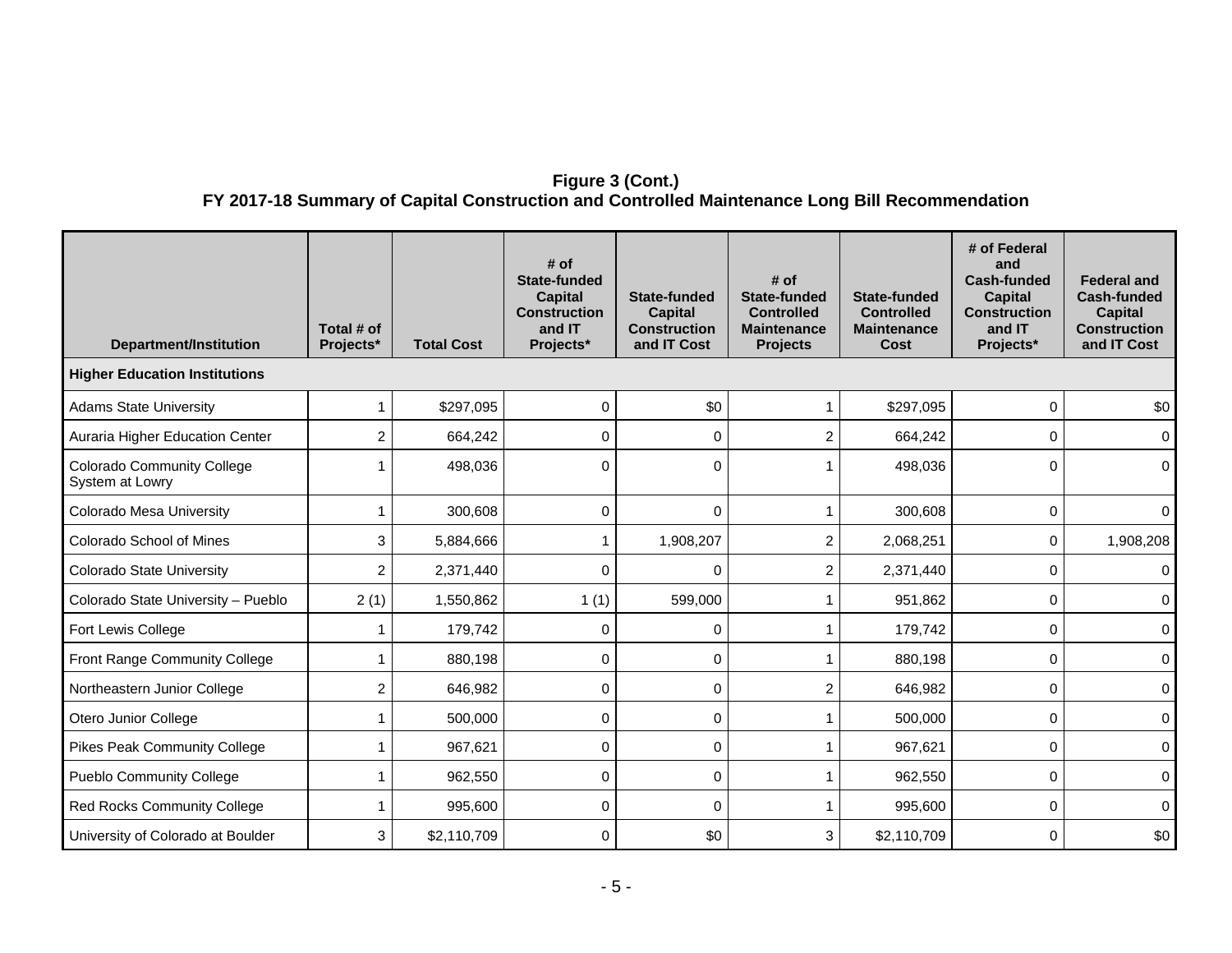## **Figure 3 (Cont.) FY 2017-18 Summary of Capital Construction and Controlled Maintenance Long Bill Recommendation**

| Department/Institution                        | Total # of<br>Projects* | <b>Total Cost</b> | # of<br>State-funded<br>Capital<br><b>Construction</b><br>and IT<br>Projects* | State-funded<br><b>Capital</b><br><b>Construction</b><br>and IT Cost | # of<br>State-funded<br><b>Controlled</b><br><b>Maintenance</b><br><b>Projects</b> | State-funded<br><b>Controlled</b><br><b>Maintenance</b><br>Cost | # of Federal<br>and<br>Cash-funded<br><b>Capital</b><br><b>Construction</b><br>and IT<br>Projects* | <b>Federal and</b><br>Cash-funded<br><b>Capital</b><br><b>Construction</b><br>and IT Cost |
|-----------------------------------------------|-------------------------|-------------------|-------------------------------------------------------------------------------|----------------------------------------------------------------------|------------------------------------------------------------------------------------|-----------------------------------------------------------------|----------------------------------------------------------------------------------------------------|-------------------------------------------------------------------------------------------|
| <b>Higher Education Institutions (Cont.)</b>  |                         |                   |                                                                               |                                                                      |                                                                                    |                                                                 |                                                                                                    |                                                                                           |
| University of Colorado at Colorado<br>Springs |                         | \$701,163         | 0                                                                             | \$0                                                                  |                                                                                    | \$701,163                                                       | 0                                                                                                  | \$0                                                                                       |
| University of Colorado Denver                 |                         | 723,467           | 0                                                                             | 0                                                                    |                                                                                    | 723,467                                                         | 0                                                                                                  | $\Omega$                                                                                  |
| University of Northern Colorado               |                         | 1,611,931         | 0                                                                             | 0                                                                    |                                                                                    | 1,611,931                                                       | 0                                                                                                  | $\Omega$                                                                                  |
| Western State Colorado University             |                         | 1,148,750         | 0                                                                             | 0                                                                    |                                                                                    | 1,000,000                                                       | 0                                                                                                  | 148,750                                                                                   |
| <b>Total Higher Education</b>                 | 27(1)                   | \$22,995,662      | 2(1)                                                                          | \$2,507,207                                                          | 25                                                                                 | \$18,431,497                                                    | $\bf{0}$                                                                                           | \$2,056,958                                                                               |
| <b>Statewide Total</b>                        | 62(7)                   | \$183,391,498     | 14(5)                                                                         | \$59,120,363                                                         | 38                                                                                 | \$32,791,965                                                    | 10(2)                                                                                              | \$91,479,170                                                                              |

Source: Legislative Council Staff

*\*Numbers in parentheses indicate the number of IT projects. (The total number of projects is listed first, followed by the number of IT projects in parentheses.)*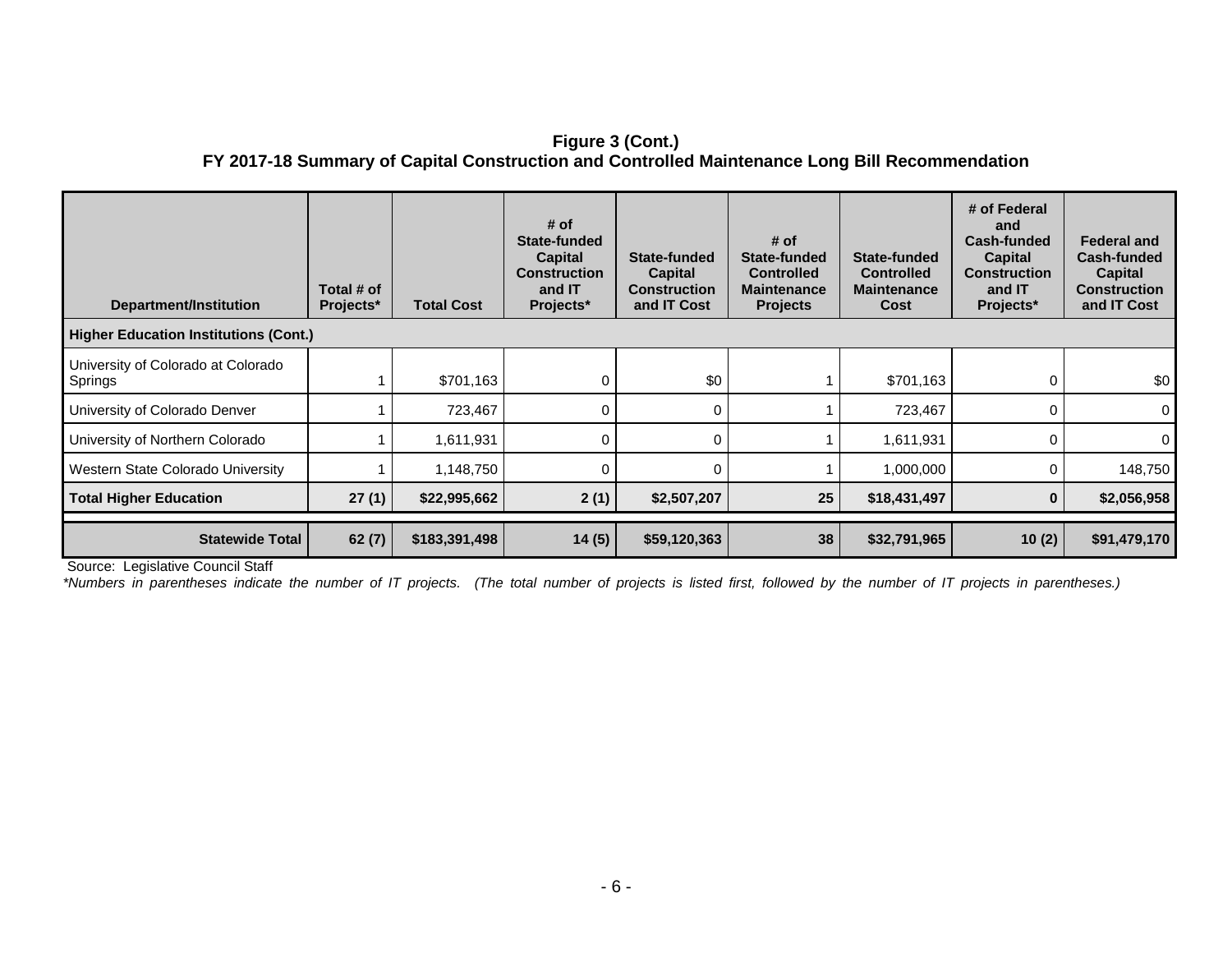## **Funding History**

Figure 4 provides a ten-year history of state funding for capital construction, controlled maintenance, and IT projects. Prior to FY 2015-16, IT projects were requested through the regular capital construction budget. Therefore, the Figure 4 capital construction appropriation totals include funding for IT projects for FY 2008-09 through FY 2014-15. The FY 2017-18 recommendation for state-funded capital construction, controlled maintenance, and IT projects is about \$23.7 million less than the amount funded in FY 2016-17.



**Figure 4 Ten-Year Funding History with FY 2017-18 Recommendation (State Funds Only, \$ in Millions)**

**Attachment A** lists the FY 2017-18 capital projects included in the Long Bill and recommended for funding by the JBC. It also reflects the priority order assigned to each project by the CDC, JTC, OSPB, and CCHE.

**Attachment B** details the capital projects included in the Long Bill and recommended for funding by the JBC. Attachment B includes state- and cash-funded projects.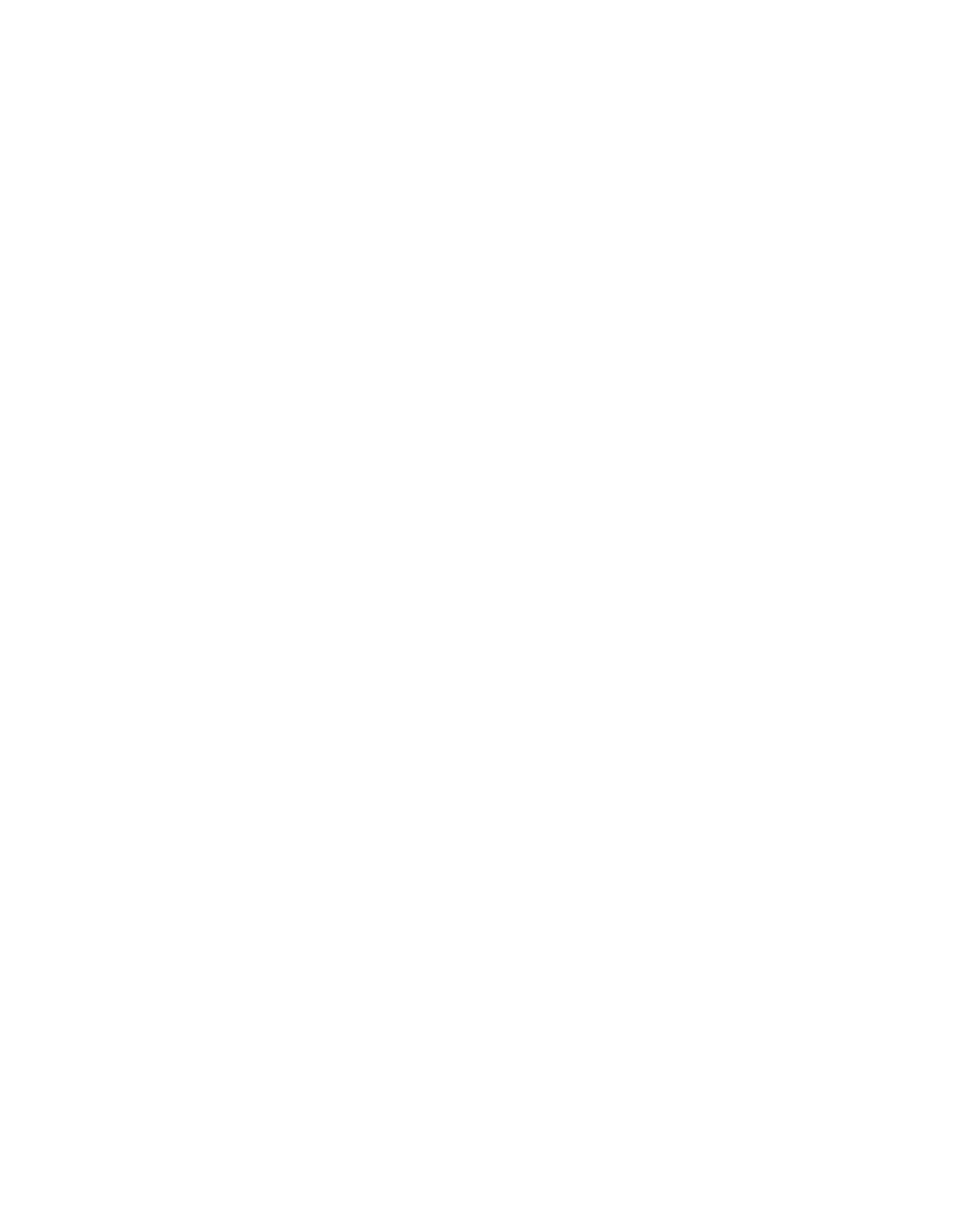#### **Capital Projects Included in 2017 Long Bill**

*Ordered by Agency Name*

|                          |                          | CDC JTC OSPB CCHE        |    | Agency                              | <b>Project Title</b>                                                                                          | <b>CCF</b>   | $CF*$          | <b>Total</b> |
|--------------------------|--------------------------|--------------------------|----|-------------------------------------|---------------------------------------------------------------------------------------------------------------|--------------|----------------|--------------|
| <b>CM</b>                |                          |                          |    | <b>Adams State University</b>       | Replace Roofs, Fine Arts Building and Planetarium                                                             | \$297,095    | \$0            | \$297,095    |
| <b>CF</b>                | $\sim$                   | <b>CF</b>                |    | Agriculture                         | Department Office Consolidation (Phase II)                                                                    | $\Omega$     | 16,709,078     | 16,709,078   |
| <b>CM</b>                |                          | $\blacksquare$           |    | Auraria Higher Education Center     | Replace Telecom Emergency Power Off System, Arts 191                                                          | 301,774      | 0              | 301,774      |
| <b>CM</b>                |                          |                          |    | Auraria Higher Education Center     | Replace/Upgrade Fire Alarm Systems, Multiple Buildings                                                        | 362,468      | 0              | 362,468      |
| <b>CM</b>                |                          | $\overline{\phantom{a}}$ |    | Colorado Community Colleges - Lowry | Replace Chiller, Building 903                                                                                 | 498,036      | 0              | 498,036      |
| <b>CM</b>                |                          |                          |    | Colorado Mesa University            | Add Electronic Access Control to Nine Buildings                                                               | 300,608      | $\Omega$       | 300,608      |
| 6                        | $\overline{\phantom{a}}$ | 6                        | 3  | Colorado School of Mines            | Green Center Roof Replacement (Capital Renewal)                                                               | 1,908,207    | 1,908,208      | 3,816,415    |
| CM                       |                          | $\blacksquare$           |    | Colorado School of Mines            | Replace Campus 13,200-volt Switchgear                                                                         | 1,049,000    | $\overline{0}$ | 1,049,000    |
| <b>CM</b>                |                          | $\overline{\phantom{a}}$ |    | Colorado School of Mines            | Replace Hazardous Laboratory Fume Controls                                                                    | 1,019,251    | $\mathbf 0$    | 1,019,251    |
| <b>CM</b>                |                          | $\sim$                   |    | Colorado State University           | Install Sprinklers and Repair Emergency Lighting, Administration Building                                     | 431,481      | $\overline{0}$ | 431,481      |
| <b>CM</b>                |                          | $\sim$                   |    | Colorado State University           | Replace Mechanical System, Bioenvironmental Research Building                                                 | 1,939,959    | $\mathbf 0$    | 1,939,959    |
| $\sim$                   | $\overline{7}$           | $\blacksquare$           | 33 | Colorado State University - Pueblo  | Air Cooling System                                                                                            | 599,000      | $\mathbf{O}$   | 599,000      |
| <b>CM</b>                |                          | $\blacksquare$           |    | Colorado State University - Pueblo  | Replace Roof and Exterior Stairs, Two Buildings                                                               | 951,862      | $\mathbf 0$    | 951,862      |
| CF                       |                          | <b>CF</b>                |    | Corrections                         | Correctional Industries - Miscellaneous Small Projects                                                        | $\mathbf{0}$ | 660,000        | 660,000      |
| 9                        |                          | 5                        |    | Corrections                         | Hot Water Loop Replacement, Limon Correctional Facility (Capital<br>Renewal)                                  | 4,488,518    | $\overline{0}$ | 4,488,518    |
| $\overline{\phantom{a}}$ | $\mathbf 1$              | $1$ ( $ T $ )            |    | Corrections                         | Offender Management Information System (DeCORuM)                                                              | 12.610.083   | $\mathbf 0$    | 12,610,083   |
| <b>CM</b>                |                          |                          |    | Corrections                         | Replace Chiller and HVAC Controls, Trinidad Correctional Facility                                             | 889,800      | 0              | 889,800      |
| ${\sf CM}$               |                          | $\blacksquare$           |    | Corrections                         | Replace Chillers, San Carlos Correctional Facility                                                            | 785,718      | 0              | 785,718      |
| <b>CM</b>                |                          | $\overline{a}$           |    | Corrections                         | Replace Roof, Centennial Correctional Facility                                                                | 1,210,188    | $\overline{0}$ | 1,210,188    |
| <b>CM</b>                |                          | $\overline{a}$           |    | Corrections                         | Replace Segregation Unit Door Fronts, Buena Vista Correctional Facility                                       | 679,782      | $\mathbf 0$    | 679,782      |
| <b>CM</b>                |                          | $\overline{\phantom{a}}$ |    | Education                           | Repair/Safety Upgrades to Locker Room, Hubert Work Gymnasium,<br>Colorado School for the Deaf and the Blind   | 1,322,910    | $\mathbf 0$    | 1,322,910    |
| ${\sf CM}$               |                          | $\overline{\phantom{a}}$ |    | Fort Lewis College                  | Replace Roof and Improve Drainage and Accessibility, Miller Student<br><b>Services</b>                        | 179,742      | $\Omega$       | 179,742      |
| <b>CM</b>                | $\sim$                   | $\sim$                   |    | Front Range Community College       | Replace Chiller and Upgrade Chiller Infrastructure, Westminster Campus                                        | 880,198      | $\Omega$       | 880,198      |
| CF                       |                          | <b>CF</b>                |    | <b>History Colorado</b>             | Regional Museum Preservation Projects                                                                         | $\mathbf{0}$ | 700,000        | 700,000      |
| CM                       |                          |                          |    | <b>History Colorado</b>             | Stabilize and Repair Baca House, Regrade Site, and Replace Drain                                              | 600,185      | $\Omega$       | 600,185      |
| $\overline{\phantom{a}}$ | $\overline{2}$           | 2(IT)                    |    | <b>Human Services</b>               | Child Welfare Case Management System Upgrade                                                                  | 3,374,809    | 3,374,808      | 6,749,617    |
| 2                        |                          | 2                        |    | <b>Human Services</b>               | Facility Refurbishment for Safety, Risk Mitigation, and Modernization,<br>Division of Youth Corrections       | 5,517,550    | $\mathbf 0$    | 5,517,550    |
| $\overline{4}$           |                          | 8                        |    | <b>Human Services</b>               | Hawkins Building L2 Unit, Colorado Mental Health Institute at Pueblo                                          | 5,420,468    | $\overline{0}$ | 5,420,468    |
| $\overline{\phantom{a}}$ | 3                        | 3(IT)                    |    | <b>Human Services</b>               | Information Technology Systems Interoperability                                                               | 928,852      | 8,359,668      | 9,288,520    |
| CF                       |                          | <b>CF</b>                |    | <b>Human Services</b>               | Regional Center Capital Improvements                                                                          | $\mathbf{0}$ | 1,002,925      | 1,002,925    |
| $\overline{\phantom{a}}$ | 6                        | $\blacksquare$           |    | <b>Human Services</b>               | Regional Center Electronic Health Record System                                                               | 2,342,771    | 0              | 2,342,771    |
| <b>CM</b>                |                          | $\blacksquare$           |    | <b>Human Services</b>               | Repair/Replace HVAC Systems in A, B, C, D, and E Buildings, Colorado<br>Mental Health Institute at Fort Logan | 572,914      | $\Omega$       | 572,914      |
| ${\sf CM}$               |                          | $\overline{\phantom{a}}$ |    | <b>Human Services</b>               | Repair/Replace Roofs, Colorado Mental Health Institute at Fort Logan                                          | 1,382,279    | $\mathbf 0$    | 1,382,279    |
| <b>CM</b>                |                          |                          |    | <b>Human Services</b>               | Upgrade Electronic Security Systems, Four Division of Youth Corrections<br>Centers                            | 1,036,470    | $\overline{0}$ | 1,036,470    |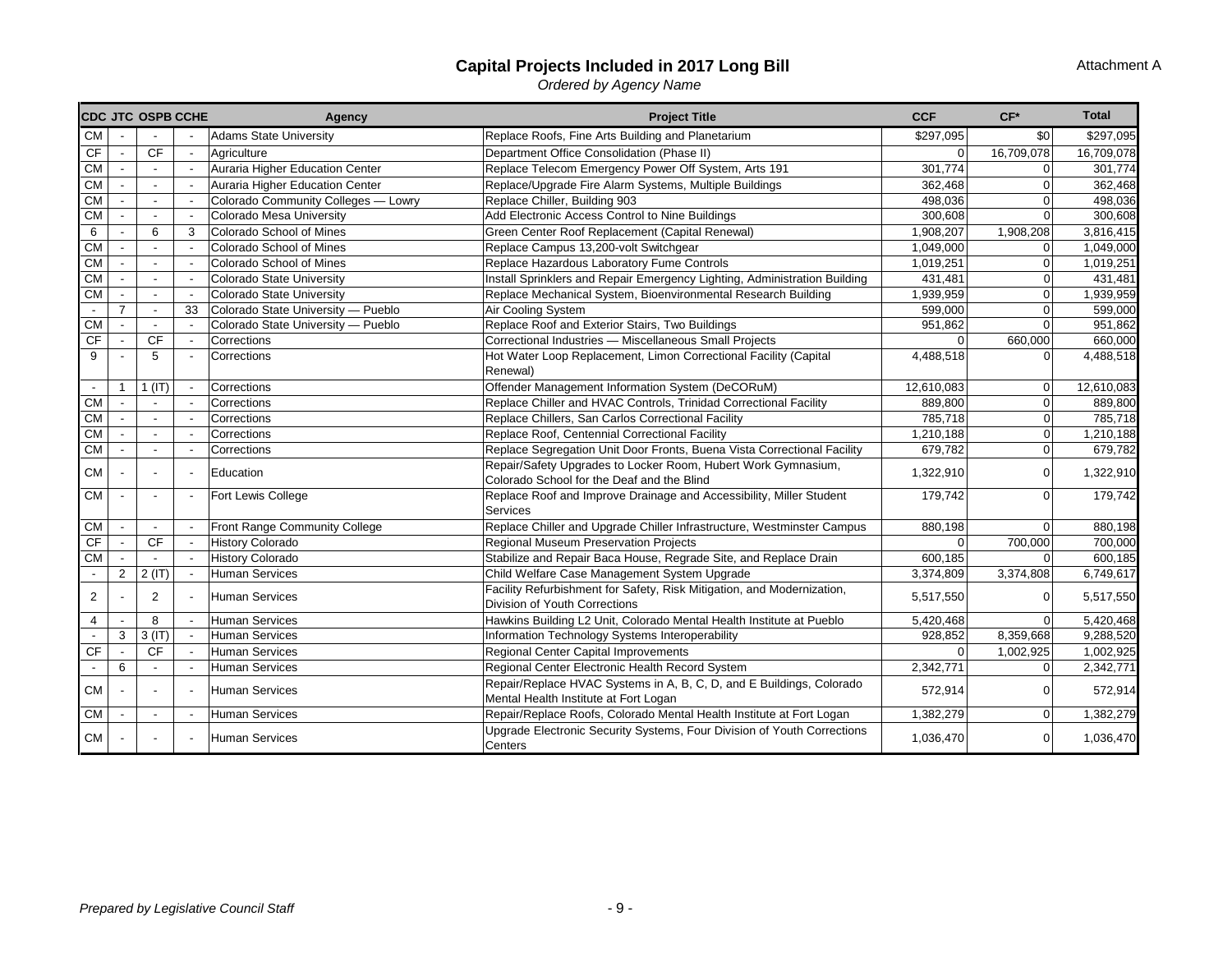## **Capital Projects Included in 2017 Long Bill (Cont.)**

Attachment A

*Ordered by Agency Name*

| <b>CDC JTC OSPB CCHE</b> |                | Agency                                     | <b>Project Title</b>                                                         | <b>CCF</b>   | $CF*$          | <b>Total</b>           |
|--------------------------|----------------|--------------------------------------------|------------------------------------------------------------------------------|--------------|----------------|------------------------|
|                          | <b>CF</b>      | Labor and Employment                       | Unemployment Insurance Mainframe Migration and Modernization                 | \$0          | \$26,213,480   | \$26,213,480           |
| <b>CM</b>                |                | Military and Veterans Affairs              | Repair Building and Security Systems, Denver Readiness Center                | 465,265      | 465,265        | 930,530                |
| 11                       |                | Military and Veterans Affairs              | <b>Grand Junction Veterans One-Stop Remodel</b>                              | 3,509,650    | $\Omega$       | 3,509,650              |
| <b>CF</b>                | <b>CF</b>      | <b>Natural Resources</b>                   | Infrastructure and Real Property Maintenance, Wildlife Areas                 | $\Omega$     | 3,633,200      | 3,633,200              |
| CF                       | <b>CF</b>      | <b>Natural Resources</b>                   | Land and Water Acquisitions, State Parks                                     | $\Omega$     | 1,400,000      | 1,400,000              |
| CF                       | <b>CF</b>      | Natural Resources                          | Land and Water Acquisitions, Wildlife Areas                                  | $\Omega$     | 9,300,000      | 9,300,000              |
| CF                       | <b>CF</b>      | <b>Natural Resources</b>                   | Park Infrastructure and Facilities                                           | $\Omega$     | 16,607,200     | 16,607,200             |
| <b>CM</b>                |                | Northeastern Junior College                | Install Electronic Door Access and Camera Systems                            | 525,500      | $\Omega$       | 525,500                |
| CM                       |                | Northeastern Junior College                | <b>Replace Electrical Transformers</b>                                       | 121,482      |                | 121,482                |
| 3                        | $\overline{4}$ | Office of Information Technology           | Public Safety Communications Network Microwave Infrastructure<br>Replacement | 10,316,372   | $\Omega$       | 10,316,372             |
| <b>CM</b>                |                | Otero Junior College                       | Repair/Upgrade Campus Security Access and Electronic Locks                   | 500,000      | $\overline{0}$ | 500,000                |
| CM                       |                | Personnel and Administration               | Controlled Maintenance Emergency Account                                     | 3,000,000    | $\overline{0}$ | 3,000,000              |
| <b>CM</b>                |                | Personnel and Administration               | Fire Alarm System Upgrades, Centennial Building                              | 1,414,957    | $\Omega$       | 1,414,957              |
| 8                        | $\overline{7}$ | Personnel and Administration               | Replace/Restore Roof, State Capitol Building                                 | 6,069,053    | $\Omega$       | 6,069,053              |
| CF                       | <b>CF</b>      | Personnel and Administration               | Restore Windows and Granite Exterior, State Capitol Building                 | $\Omega$     | 1,000,000      | 1,000,000              |
| <b>CM</b>                |                | <b>Pikes Peak Community College</b>        | Improve Fire Sprinkler Systems, Centennial Campus                            | 967,621      | $\Omega$       | 967,621                |
| 5                        | <b>CF</b>      | <b>Public Health and Environment</b>       | <b>Online Permitting System</b>                                              | $\Omega$     | 996,588        | 996,588                |
| 5                        | 9              | <b>Public Safety</b>                       | King Air Engine Replacement, Colorado State Patrol                           | 1,535,030    | 0              | 1,535,030              |
| <b>CM</b>                |                | <b>Pueblo Community College</b>            | Upgrade Building and Common Area Security, Three Campuses                    | 962,550      | 0              | 962,550                |
| <b>CM</b>                |                | <b>Red Rocks Community College</b>         | Install Building Access System and Cameras                                   | 995,600      | $\Omega$       | 995,600                |
|                          |                | Transportation                             | <b>Highway Construction Projects</b>                                         | 500,000      | $\overline{0}$ | 500,000                |
| <b>CM</b>                |                | University of Colorado at Boulder          | Repair Exterior Concrete, Engineering Center                                 | 650,297      | $\Omega$       | 650,297                |
| <b>CM</b>                |                | University of Colorado at Boulder          | Upgrade Fire Sprinkers, Various Buildings                                    | 98,316       | $\Omega$       | 98,316                 |
| CM                       |                | University of Colorado at Boulder          | Upgrade Fire Sprinklers and HVAC, Education Building                         | 1,362,096    | $\overline{0}$ | 1,362,096              |
| <b>CM</b>                |                | University of Colorado at Colorado Springs | Install Fire Sprinklers, Library, El Pomar Center, and Campus Services       | 701,163      | $\Omega$       | 701,163                |
|                          |                |                                            | <b>Buildings</b>                                                             |              |                |                        |
| <b>CM</b>                | $\blacksquare$ | University of Colorado Denver              | Replace Electrical Switchgear, Building 500                                  | 723,467      | $\overline{0}$ | 723,467                |
| <b>CM</b>                |                | University of Northern Colorado            | Upgrade Fire Sprinklers, Frasier and Gunter Buildings                        | 1,611,931    | $\overline{0}$ | $\overline{1,611,931}$ |
| $\overline{7}$           | <b>SUP</b>     | SUP Western State Colorado University      | Paul Wright Gymnasium Steam Heating System Replacement                       | 1,000,000    | 148,750        | 1,148,750              |
|                          |                |                                            | <b>Totals</b>                                                                | \$90,912,328 | \$92,479,170   | \$183,391,498          |

Prioritization information is shown for the CDC: Capital Development Committee (out of 10 state-funded projects, including Level 1 controlled maintenance); JTC: Joint Technology Committee (out of 11 IT projects); OSPB: Governor's Office of State Planning and Budgeting (out of 47 state-funded projects and 3 IT projects); and CCHE: Colorado Commission on Higher Education (out of 32 state-funded higher education projects).

\*Cash funds include cash funds, federal funds, and the Highway Users Tax Fund.

CF = Cash-funded project recommended for funding.

CM = Level 1 controlled maintenance project recommended for funding.

SUP = Recommended for funding as a FY 2016-17 supplemental request.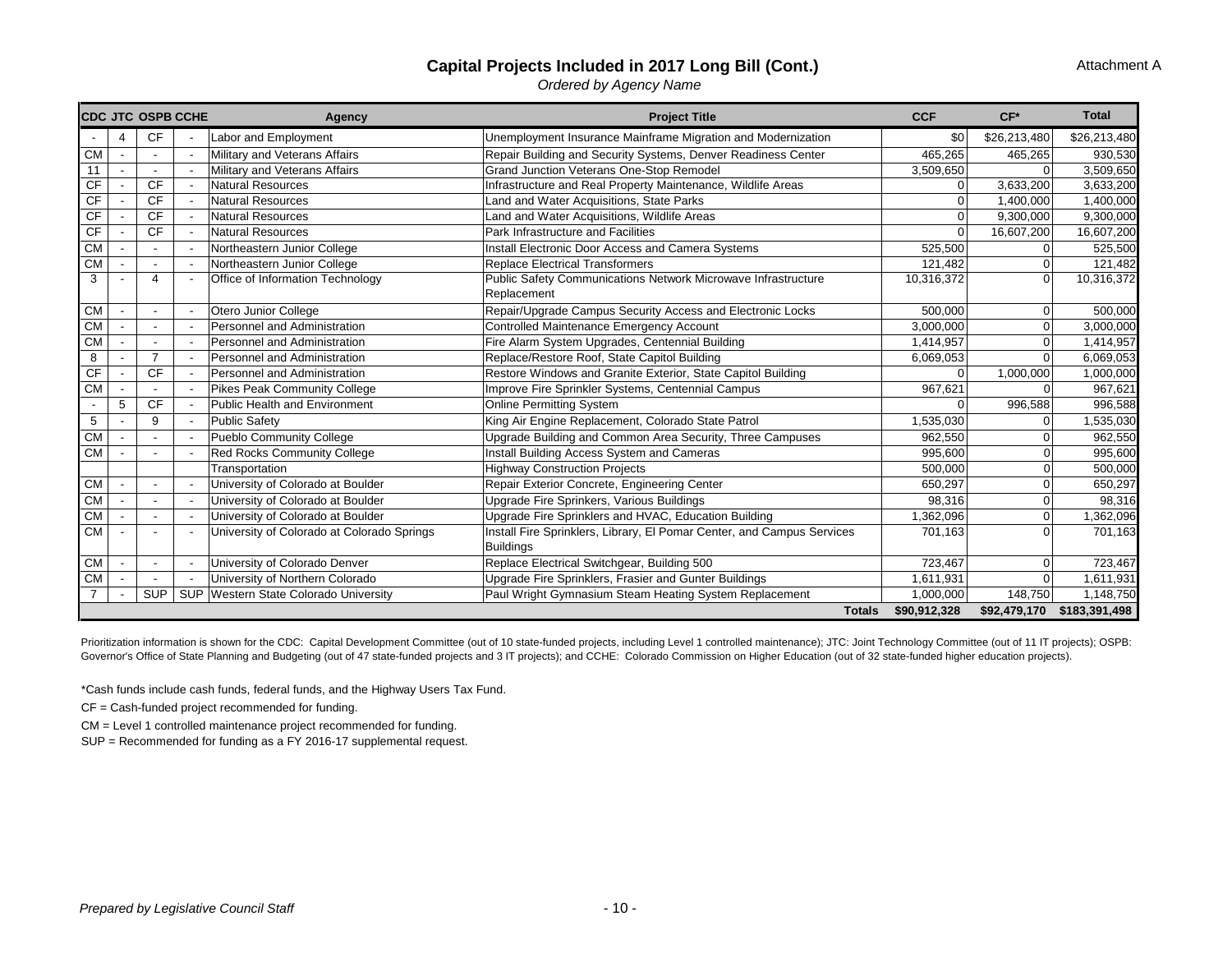# **Description of Capital Construction Projects Included in 2017 Long Bill**

*Listed in Alphabetical Order, by State Department or Higher Education Institution*

| <b>Project Title</b>                                                                                                                                                                                                                                                                                                                                                                                                                                                                                                                                                                                                                     | <b>Fund Source</b>     | <b>Amount</b>               |
|------------------------------------------------------------------------------------------------------------------------------------------------------------------------------------------------------------------------------------------------------------------------------------------------------------------------------------------------------------------------------------------------------------------------------------------------------------------------------------------------------------------------------------------------------------------------------------------------------------------------------------------|------------------------|-----------------------------|
| <b>State Departments</b>                                                                                                                                                                                                                                                                                                                                                                                                                                                                                                                                                                                                                 |                        |                             |
| <b>Agriculture</b>                                                                                                                                                                                                                                                                                                                                                                                                                                                                                                                                                                                                                       |                        |                             |
| Department Office Consolidation (Phase II)                                                                                                                                                                                                                                                                                                                                                                                                                                                                                                                                                                                               | <b>CF</b><br><b>RF</b> | \$6,709,078<br>\$10,000,000 |
| The project constructs a 25,166-GSF storage and lab facility adjacent to the Colorado Department of Agriculture headquarters building<br>in Broomfield in order to relocate warehouse storage, and the biochemistry, Rocky Mountain Animal Health, and metrology laboratories.<br>The project also finishes office space in the headquarters building for lab employees. The new facility will complete the consolidation of<br>the department's metro area offices, which began with the purchase and renovation of the Broomfield headquarters building in 2014.                                                                       |                        |                             |
| <b>Colorado Historical Society (History Colorado)</b>                                                                                                                                                                                                                                                                                                                                                                                                                                                                                                                                                                                    |                        |                             |
| Stabilize and Repair Baca House, Regrade Site, and Replace Drain                                                                                                                                                                                                                                                                                                                                                                                                                                                                                                                                                                         | <b>CCF</b>             | \$600,185                   |
| The project makes repairs to the south foundation wall of the porch structure on the Baca House. The project addresses concerns<br>identified in a structural assessment completed in May 2016. The project also redirects water away from the south side of the porch and<br>repairs settlement cracks in the adobe walls of the house. (Score 5 controlled maintenance.)                                                                                                                                                                                                                                                               |                        |                             |
| <b>Corrections</b>                                                                                                                                                                                                                                                                                                                                                                                                                                                                                                                                                                                                                       |                        |                             |
| Correctional Industries - Miscellaneous Small Projects                                                                                                                                                                                                                                                                                                                                                                                                                                                                                                                                                                                   | CF                     | \$660,000                   |
| The project completes various small projects to support the operation of Colorado Correctional Industries (CCi). This is an ongoing<br>request that allows the department to expand CCi where needed or to maintain current operations. The department lists expansion of<br>production space at the East Canon City Prison Complex as a possible project in FY 2017-18.                                                                                                                                                                                                                                                                 |                        |                             |
| Hot Water Loop Replacement, Limon Correctional Facility (Capital Renewal)                                                                                                                                                                                                                                                                                                                                                                                                                                                                                                                                                                | <b>CCF</b>             | \$4,488,518                 |
| The capital renewal project repairs or replaces numerous components of the hot water loop system delivering heat and hot water to the<br>Limon Correctional Facility from a plant located outside the facility. The department says system components are failing, resulting in<br>leaks, which requires shutdown of the system and subsequent loss of hot water and heat in the facility for extended periods.                                                                                                                                                                                                                          |                        |                             |
| Offender Management Information System                                                                                                                                                                                                                                                                                                                                                                                                                                                                                                                                                                                                   | <b>CCF</b>             | \$12,610,083                |
| This request funds the third phase of a three-phase project to replace a legacy computer system with a new electronic offender<br>management system (OMS) to track and record offender data from admission until an offender is released from parole. The department<br>says the system will improve and enhance information sharing and case management in order to reduce recidivism. This year's request<br>for Phase III replaces the parole and community Colorado Web-based Integrated Support Environment (C-WISE) system, the parole<br>electronic system, and approximately sixteen modules to complete a fully integrated OMS. |                        |                             |
| Replace Chiller and HVAC Controls, Trinidad Correctional Facility                                                                                                                                                                                                                                                                                                                                                                                                                                                                                                                                                                        | <b>CCF</b>             | \$889,800                   |
| The project replaces one of the facility's two chillers and the HVAC system. One of the facility's chillers was replaced in 2011, and the<br>department says the impending failure of the other chiller will require it to rent a temporary chiller unless the deficient unit is replaced.<br>The HVAC system experiences failures resulting in temperature swings in the buildings; the project replaces the manual HVAC system<br>with an automated system. (Score 10 controlled maintenance.)                                                                                                                                         |                        |                             |
| Replace Chillers, San Carlos Correctional Facility                                                                                                                                                                                                                                                                                                                                                                                                                                                                                                                                                                                       | <b>CCF</b>             | \$785,718                   |
| The request replaces two chillers in order to address failing and aging equipment and to provide redundancy to the cooling system. The<br>system is used to cool areas that house the most mentally ill offenders in the corrections system and if the system fails, the housing unit<br>would be closed in the summer months, which would lead to a shortage in available beds for this population. (Score 2 controlled<br>maintenance.)                                                                                                                                                                                                |                        |                             |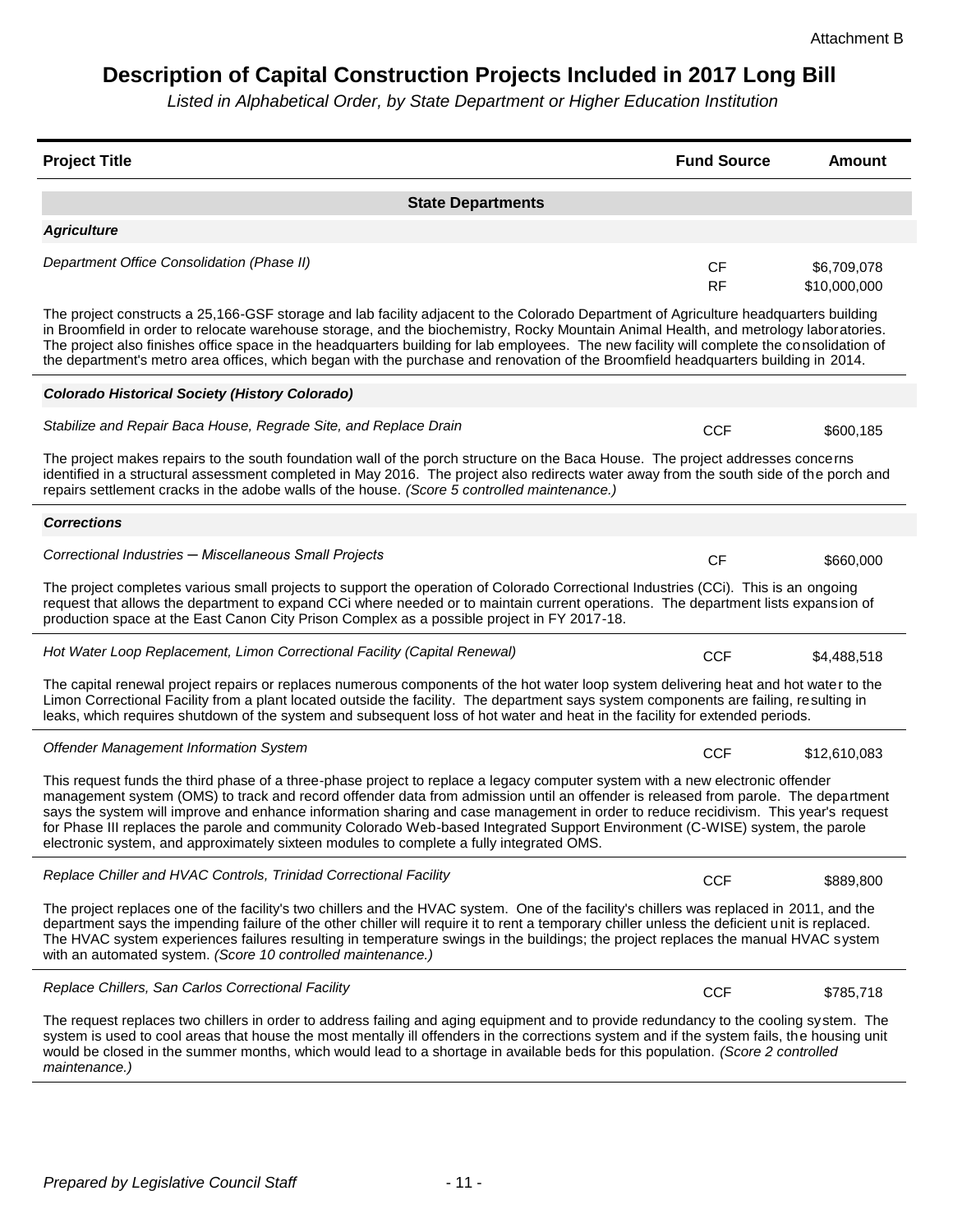| <b>Project Title</b>                                                                                                                                                                                                                                                                                                                                                                                                                                                              | <b>Fund Source</b> | Amount                     |
|-----------------------------------------------------------------------------------------------------------------------------------------------------------------------------------------------------------------------------------------------------------------------------------------------------------------------------------------------------------------------------------------------------------------------------------------------------------------------------------|--------------------|----------------------------|
| Replace Roof, Centennial Correctional Facility                                                                                                                                                                                                                                                                                                                                                                                                                                    | <b>CCF</b>         | \$1,210,188                |
| The project replaces the roof on Housing Units A through G at the Centennial Correctional Facility. The roof is almost 40 years old and<br>water is leaking into cells, many of which are at risk of being closed, according to the department. The project replaces the existing roof<br>with an R-20 insulated asphalt built-up roof. (Score 8 controlled maintenance.)                                                                                                         |                    |                            |
| Replace Segregation Unit Door Fronts, Buena Vista Correctional Facility                                                                                                                                                                                                                                                                                                                                                                                                           | <b>CCF</b>         | \$679,782                  |
| The project replaces 18 cell doors at the facility. The cells have been converted to administrative segregation units and the open-grille<br>door fronts need to be replaced with concrete block, steel sliding doors with vision panels and pneumatic controls. (Score 5 controlled<br>maintenance.)                                                                                                                                                                             |                    |                            |
| <b>Education</b>                                                                                                                                                                                                                                                                                                                                                                                                                                                                  |                    |                            |
| Repair/Safety Upgrades to Locker Room, Hubert Work Gymnasium, Colorado School for the Deaf<br>and the Blind                                                                                                                                                                                                                                                                                                                                                                       | <b>CCF</b>         | \$1,322,910                |
| The project replaces group showers with individual student showers, builds a separate shower area for staff, updates surfaces and<br>equipment to make them more cleanable, upgrades the ventilation system, and removes steam radiators that pose a risk of contact<br>burns. The school says the locker rooms do not provide privacy and do not comply with ADA and other code requirements. (Score 6<br>controlled maintenance.)                                               |                    |                            |
| <b>Human Services</b>                                                                                                                                                                                                                                                                                                                                                                                                                                                             |                    |                            |
| Facility Refurbishment for Safety, Risk Mitigation, and Modernization, Division of Youth Corrections                                                                                                                                                                                                                                                                                                                                                                              | <b>CCF</b>         | \$5,517,550                |
| The six-phase project addresses safety and self-harm risks in 12 Division of Youth Corrections facilities. This year's request for Phase<br>IV addresses repairs in three facilities: Lookout Mountain, Pueblo, and Zebulon Pike.                                                                                                                                                                                                                                                 |                    |                            |
| Hawkins Building L2 Unit, Colorado Mental Health Institute at Pueblo                                                                                                                                                                                                                                                                                                                                                                                                              | <b>CCF</b>         | \$5,420,468                |
| The project constructs a 11,475 square foot addition to the Hawkins Building, formerly known as the High Security Forensics Institute, on<br>the CMHIP campus. The addition adds a 24-bed wing to the building in order to increase the department's capacity to treat pretrial<br>detainees and to relocate the patients housed on the E2DW unit.                                                                                                                                |                    |                            |
| Interoperability                                                                                                                                                                                                                                                                                                                                                                                                                                                                  | <b>CCF</b>         | \$928,852                  |
|                                                                                                                                                                                                                                                                                                                                                                                                                                                                                   | FF                 | \$8,359,668                |
| The project standardizes existing IT systems under an interoperability environment by allowing the systems to exchange information<br>through interfaces. Without removing the data from the core system, the project adds necessary technology components, security, and<br>governance while allowing the data to be available to users. The department requests a combination of state funds and federal funds<br>spending authority for the third year of a five-year project. |                    |                            |
| Modernizing the Child Welfare Case Management System                                                                                                                                                                                                                                                                                                                                                                                                                              | <b>CCF</b><br>FF.  | \$3,374,809<br>\$3,374,808 |
| The project enhances and modernizes Colorado's current statewide Automated Child Welfare Information System (SACWIS), also<br>known as Trails, and its associated infrastructure. Project goals include modernizing SACWIS to accommodate changing child welfare<br>practices by enabling faster implementation of system modifications.                                                                                                                                          |                    |                            |
| <b>Regional Center Capital Improvements</b>                                                                                                                                                                                                                                                                                                                                                                                                                                       | <b>CF</b>          | \$1,002,925                |
| The project makes ongoing capital improvements at three regional centers, including both on- and off-campus homes, in order to<br>address the wear and tear of continuous use and to improve resident quality of life.                                                                                                                                                                                                                                                            |                    |                            |
| Regional Centers Electronic Health Record System                                                                                                                                                                                                                                                                                                                                                                                                                                  | <b>CCF</b>         | \$2,342,771                |
| The project implements an electronic health record system for the Department of Human Services' regional centers. The project also<br>installs wireless and network infrastructure, along with personal computers, tablets, and scanners.                                                                                                                                                                                                                                         |                    |                            |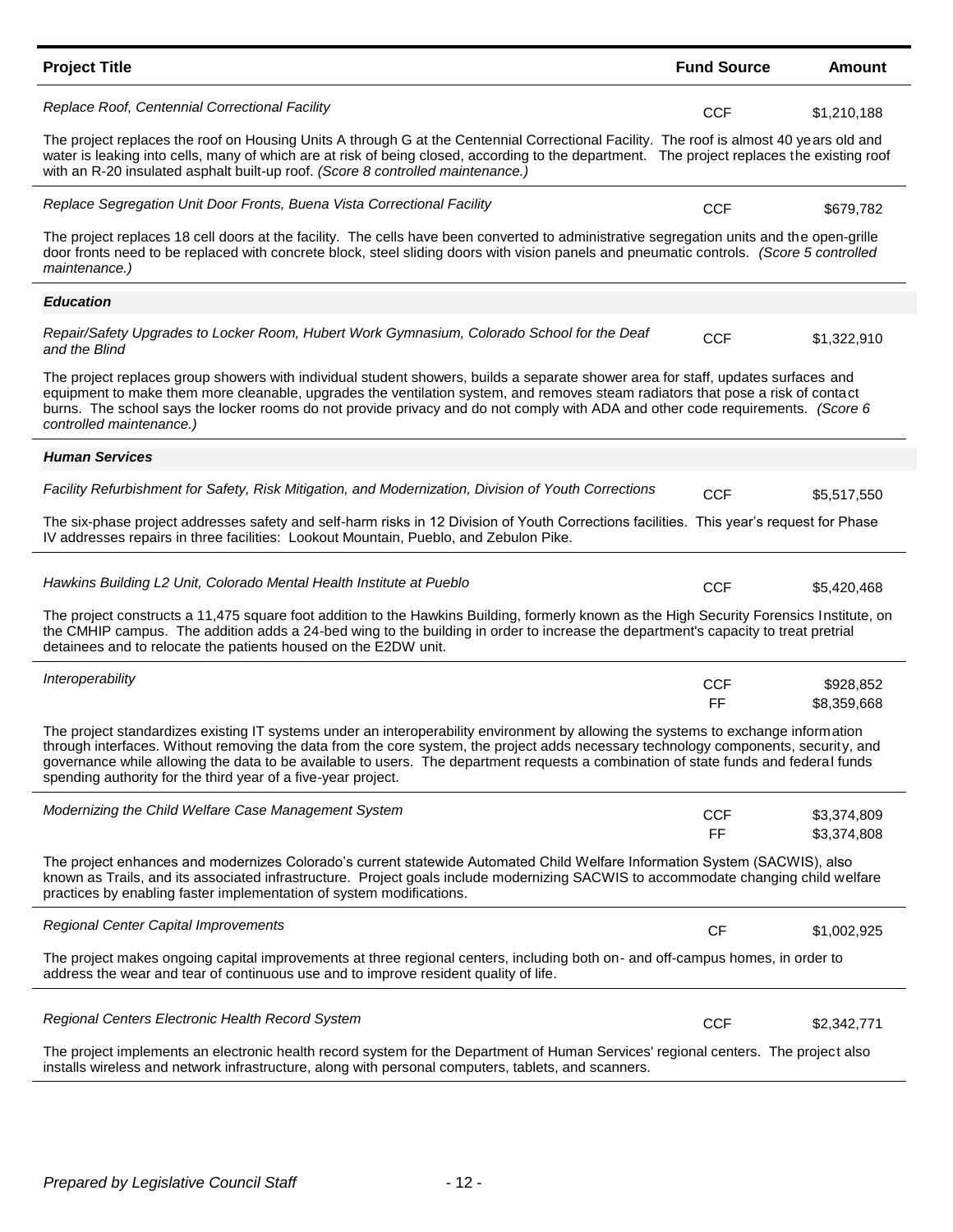| <b>Project Title</b>                                                                                                                                                                                                                                                                                                                                                                                                                                                                                                                                                                                                                                                                                                        | <b>Fund Source</b> | Amount                 |
|-----------------------------------------------------------------------------------------------------------------------------------------------------------------------------------------------------------------------------------------------------------------------------------------------------------------------------------------------------------------------------------------------------------------------------------------------------------------------------------------------------------------------------------------------------------------------------------------------------------------------------------------------------------------------------------------------------------------------------|--------------------|------------------------|
| Repair/Replace HVAC Systems in A, B, C, D, and E Buildings, Colorado Mental Health Institute at<br>Fort Logan                                                                                                                                                                                                                                                                                                                                                                                                                                                                                                                                                                                                               | <b>CCF</b>         | \$572,914              |
| The three-phase project replaces air handlers, chillers, and associated equipment in five buildings to address concerns with antiquated<br>and poorly functioning equipment. Much of this equipment is original to the buildings' construction in 1963. The buildings have no<br>operable windows and there are no backup systems in place if the systems fail. This year's request for Phase II will address Building B.<br>Phase I replaced equipment in Buildings A, C, and D. Phase III will address Building E. (Score 10 controlled maintenance.)                                                                                                                                                                     |                    |                        |
| Repair/Replace Roofs, Colorado Mental Health Institute at Fort Logan (third cycle)                                                                                                                                                                                                                                                                                                                                                                                                                                                                                                                                                                                                                                          | <b>CCF</b>         | \$1,382,279            |
| The three-phase project continues funding for roof replacements on the Fort Logan Campus to address leaks. Earlier controlled<br>maintenance projects have funded roof repairs elsewhere on campus. This request addresses seven buildings in the K-Complex, many<br>of which are linked with covered walkways. This year's request for Phase II repairs two buildings. Phase I addressed two buildings and<br>Phase III will complete repairs to the final three roofs in the complex. (Score 8 controlled maintenance.)                                                                                                                                                                                                   |                    |                        |
| Upgrade Electronic Security Systems, Four Division of Youth Corrections Centers                                                                                                                                                                                                                                                                                                                                                                                                                                                                                                                                                                                                                                             | <b>CCF</b>         | \$1,036,470            |
| The three-phase project replaces antiquated door control and security systems with a uniform, integrated building system at four<br>facilities in the youth corrections system. The facilities have 50-year old technology and component parts are difficult to acquire.<br>Additional security concerns include old cameras, blind spots, and manual locks. This year's request for Phase II installs a new system<br>at Grand Mesa Youth Services Center (YSC). Phase I and III upgrade systems at Gilliam, Pueblo, and Zebulon Pike YSC. The<br>department received funding in each year from FY 2010-11 through FY 2015-16 to replace systems at six other youth services centers.<br>(Score 4 controlled maintenance.) |                    |                        |
| <b>Labor and Employment</b>                                                                                                                                                                                                                                                                                                                                                                                                                                                                                                                                                                                                                                                                                                 |                    |                        |
| Unemployment Insurance Mainframe Migration and Modernization                                                                                                                                                                                                                                                                                                                                                                                                                                                                                                                                                                                                                                                                | <b>CF</b>          | \$26,213,480           |
| The two-phase project migrates the current benefits and employer premium systems from a mainframe onto a modernized computer<br>platform. The department says modern techonology will provide more functionality and permit customers to use more self-service<br>options, thereby reducing staff involvement with routine activities and enabling staff to concentrate on more value-added activities. This<br>year's request is for the second year of funding.                                                                                                                                                                                                                                                           |                    |                        |
| <b>Military and Veterans Affairs</b>                                                                                                                                                                                                                                                                                                                                                                                                                                                                                                                                                                                                                                                                                        |                    |                        |
| Grand Junction Veterans One-Stop Remodel                                                                                                                                                                                                                                                                                                                                                                                                                                                                                                                                                                                                                                                                                    | <b>CCF</b>         | \$3,509,650            |
| The project renovates 14,545 GSF in the vacant Grand Junction Army National Guard Armory to allow the department and the facility to<br>host several veterans service providers offering services to Western Slope veterans in a single location. The department plans to lease<br>space in the renovated facility to these providers to cover some of its operating costs.                                                                                                                                                                                                                                                                                                                                                 |                    |                        |
| Repair Building and Security Systems, Denver Readiness Center                                                                                                                                                                                                                                                                                                                                                                                                                                                                                                                                                                                                                                                               | CCF<br>FF          | \$465,265<br>\$465,265 |
| The project makes a number of repairs to the Denver Readiness Center, including upgrades to the HVAC, plumbing, and roofing<br>systems. It also makes improvements to the exterior masonry and perimeter fencing. Finally, the project makes fire safety<br>improvements such as adding fire-rated doors, an explosion-proof exhaust fan, and a new fire alarm/mass notification system. (Score 8<br>controlled maintenance.)                                                                                                                                                                                                                                                                                               |                    |                        |
| <b>Natural Resources - Parks and Wildlife</b>                                                                                                                                                                                                                                                                                                                                                                                                                                                                                                                                                                                                                                                                               |                    |                        |
| Infrastructure and Real Property Maintenance, Wildlife Areas                                                                                                                                                                                                                                                                                                                                                                                                                                                                                                                                                                                                                                                                | <b>CF</b>          | \$3,633,200            |
| The project funds improvements or replacements to existing wildlife facilities statewide. This year's request commits \$1,420,000 to fund<br>dam maintenance activities statewide and \$2,213,200 to address 21 maintenance and repair projects. According to the division, funding<br>for ongoing maintenance needs at its facilities statewide is essential to meeting critical goals, such as providing hunting and fishing<br>recreation in Colorado.                                                                                                                                                                                                                                                                   |                    |                        |
| Land and Water Acquisitions, State Parks                                                                                                                                                                                                                                                                                                                                                                                                                                                                                                                                                                                                                                                                                    | <b>CF</b>          | \$1,400,000            |
| The project purchases lands adjacent to or within state parks to provide a buffer between park lands and new development, and<br>acquires water for recreational purposes at various state parks. This year's request addresses acquisitions for two programs: the Water<br>Resources Program and the Property Acquisition Program. CPW says that it engages in an ongoing effort to acquire water for                                                                                                                                                                                                                                                                                                                      |                    |                        |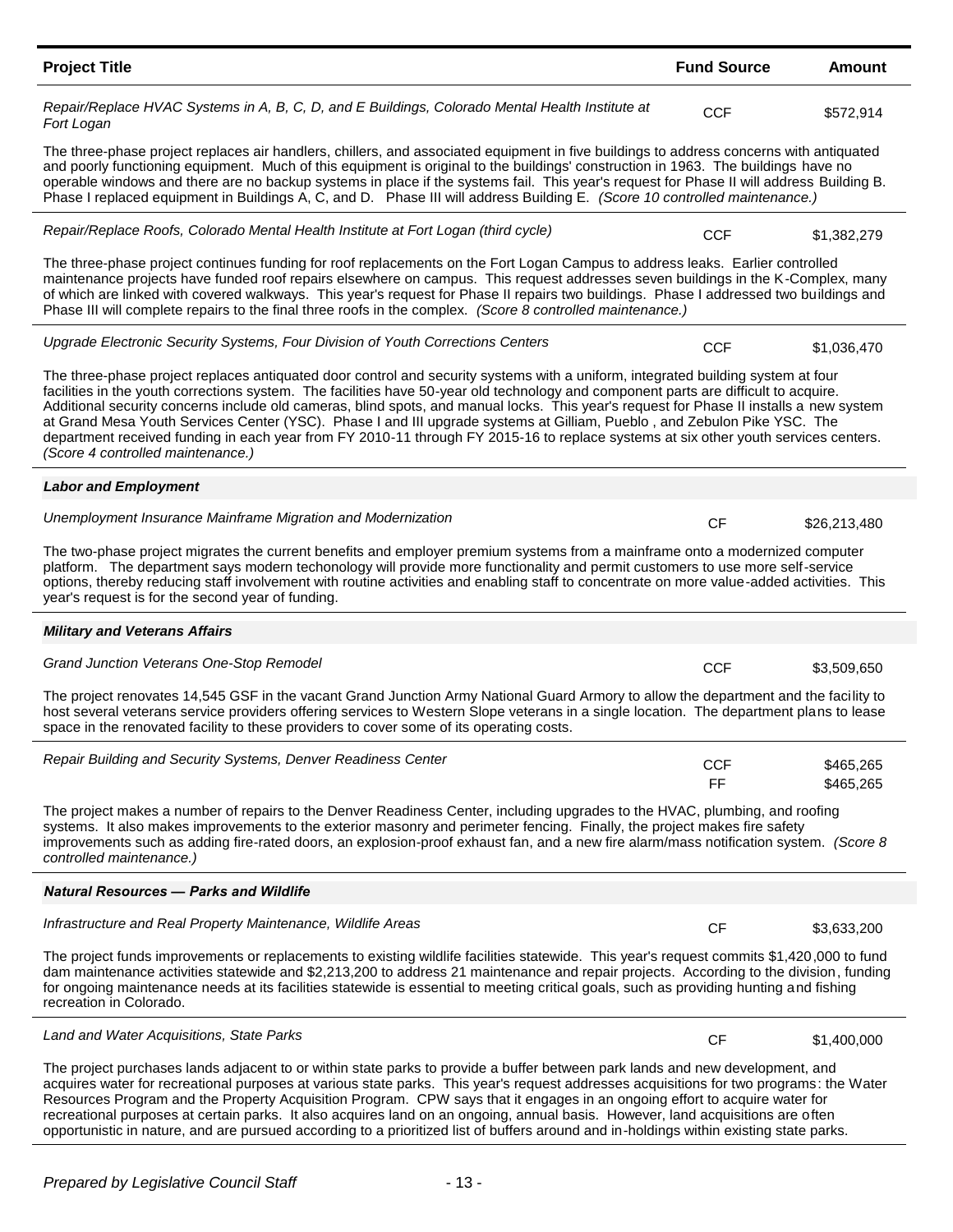| <b>Project Title</b>                                                                                                                                                                                                                                                                                                                                                                                                                                                                                                                                                                                                                                                                                      | <b>Fund Source</b>       | <b>Amount</b>             |
|-----------------------------------------------------------------------------------------------------------------------------------------------------------------------------------------------------------------------------------------------------------------------------------------------------------------------------------------------------------------------------------------------------------------------------------------------------------------------------------------------------------------------------------------------------------------------------------------------------------------------------------------------------------------------------------------------------------|--------------------------|---------------------------|
| Land and Water Acquisitions, Wildlife Areas                                                                                                                                                                                                                                                                                                                                                                                                                                                                                                                                                                                                                                                               | <b>CF</b>                | \$9,300,000               |
| The project funds the acquisition of interests in real property through a competitive bidding process. The purpose of the ongoing request<br>is to protect, preserve, enhance, and manage wildlife habitat for the use, benefit, and enjoyment of the people of Colorado and its<br>visitors. In addition to protecting critical wildlife habitat for game species, CPW's efforts also include protecting and maintaining the<br>habitat and population of a variety of non-game species. Under Parks and Wildlife Commission policy, the purchase of easements is<br>preferred over fee title purchases.                                                                                                 |                          |                           |
| <b>Park Infrastructure and Facilities</b>                                                                                                                                                                                                                                                                                                                                                                                                                                                                                                                                                                                                                                                                 | <b>CF</b><br><b>HUTF</b> | \$16,307,200<br>\$300,000 |
| The project maintains, restores, and improves park facilities and infrastructure. This request includes consulting services, dam<br>maintenance, and 17 infrastructure projects. The division says the ongoing project is necessary to keep its recreational facilities well-<br>maintained in order to meet its statutory charge to promote outdoor recreation, and to protect public health and safety.                                                                                                                                                                                                                                                                                                 |                          |                           |
| <b>Office of Information Technology</b>                                                                                                                                                                                                                                                                                                                                                                                                                                                                                                                                                                                                                                                                   |                          |                           |
| Public Safety Communications Network Microwave Infrastructure Replacement                                                                                                                                                                                                                                                                                                                                                                                                                                                                                                                                                                                                                                 | <b>CCF</b>               | \$10,316,372              |
| The multi-year project replaces the statewide microwave public safety communications system with a system that creates more<br>communication safeguards through redundancies. The microwave system provides connectivity between the Digital Trunked Radio<br>System (DTRS) transmitter sites. The request addresses all of the equipment associated with the operation of the microwave<br>transmitter system. The project is financed through a lease-purchase agreement and includes out-year equipment upgrades. The<br>project replaces equipment region by region. This year's request replaces sites in the Denver Metro area (Ring 5, 6 backbone sites).                                          |                          |                           |
| <b>Personnel and Administration</b>                                                                                                                                                                                                                                                                                                                                                                                                                                                                                                                                                                                                                                                                       |                          |                           |
| <b>Controlled Maintenance Emergency Account</b>                                                                                                                                                                                                                                                                                                                                                                                                                                                                                                                                                                                                                                                           | <b>CCF</b>               | \$3,000,000               |
| The project funds the Controlled Maintenance Emergency Account, which is administered by the Office of the State Architect for<br>emergency projects on an as-needed basis throughout the fiscal year. Criteria for requests for emergency funding are: (1) a need that<br>is immediate in nature; and (2) a problem that directly affects the health, safety, and welfare of the public and day-to-day operations of<br>the agencies. Requests may involve systems and fixed equipment critical to the functionality of a facility, but cannot involve movable<br>equipment, furniture, and fixtures related to the programmatic activities conducted in the facility. (Score 1 controlled maintenance.) |                          |                           |
| Fire Alarm System Upgrades, Centennial Building                                                                                                                                                                                                                                                                                                                                                                                                                                                                                                                                                                                                                                                           | <b>CCF</b>               | \$1,414,957               |
| The project replaces the fire system, smoke detection system, and fire pumps in the Centennial Building. The systems and pumps are<br>outdated and unreliable, do not meet current National Fire Protection Association codes, and cannot be maintained. Because the<br>system is about 40 years old, repair parts are no longer available and specific zones cannot be disabled. (Score 5 controlled<br>maintenance.)                                                                                                                                                                                                                                                                                    |                          |                           |
| Replace/Restore Roof, State Capitol Building                                                                                                                                                                                                                                                                                                                                                                                                                                                                                                                                                                                                                                                              | <b>CCF</b>               | \$6,069,053               |
| The three-phase project repairs portions of the State Capitol roof and its associated infrastructure. This year's request for Phase III<br>finishes abating asbestos-containing materials, completes roof repairs and skylight restoration, and relines the gutters.                                                                                                                                                                                                                                                                                                                                                                                                                                      |                          |                           |
| Restore Windows and Granite Exterior, State Capitol Building                                                                                                                                                                                                                                                                                                                                                                                                                                                                                                                                                                                                                                              | <b>CCF</b>               | \$1,000,000               |
| The four-phase controlled maintenance project restores the double-hung wooden windows and granite-clad portions of the exterior of<br>the State Capitol. This year's request for Phase II makes repairs to the south side of the building.                                                                                                                                                                                                                                                                                                                                                                                                                                                                |                          |                           |
| <b>Public Health and Environment</b>                                                                                                                                                                                                                                                                                                                                                                                                                                                                                                                                                                                                                                                                      |                          |                           |
| Customer Interface for a Lean Environment Online Permitting System                                                                                                                                                                                                                                                                                                                                                                                                                                                                                                                                                                                                                                        | <b>CF</b><br>FF          | \$896,588<br>\$100,000    |
| The project implements an online permitting system for environmental programs. The department plans to use a vendor-hosted, web-<br>based system that allows customers and the department to interact via a new online submission system. The department has                                                                                                                                                                                                                                                                                                                                                                                                                                              |                          |                           |

purchased an off-the-shelf product (GovOnline) which it plans to customize for the department's separate permit-related processes.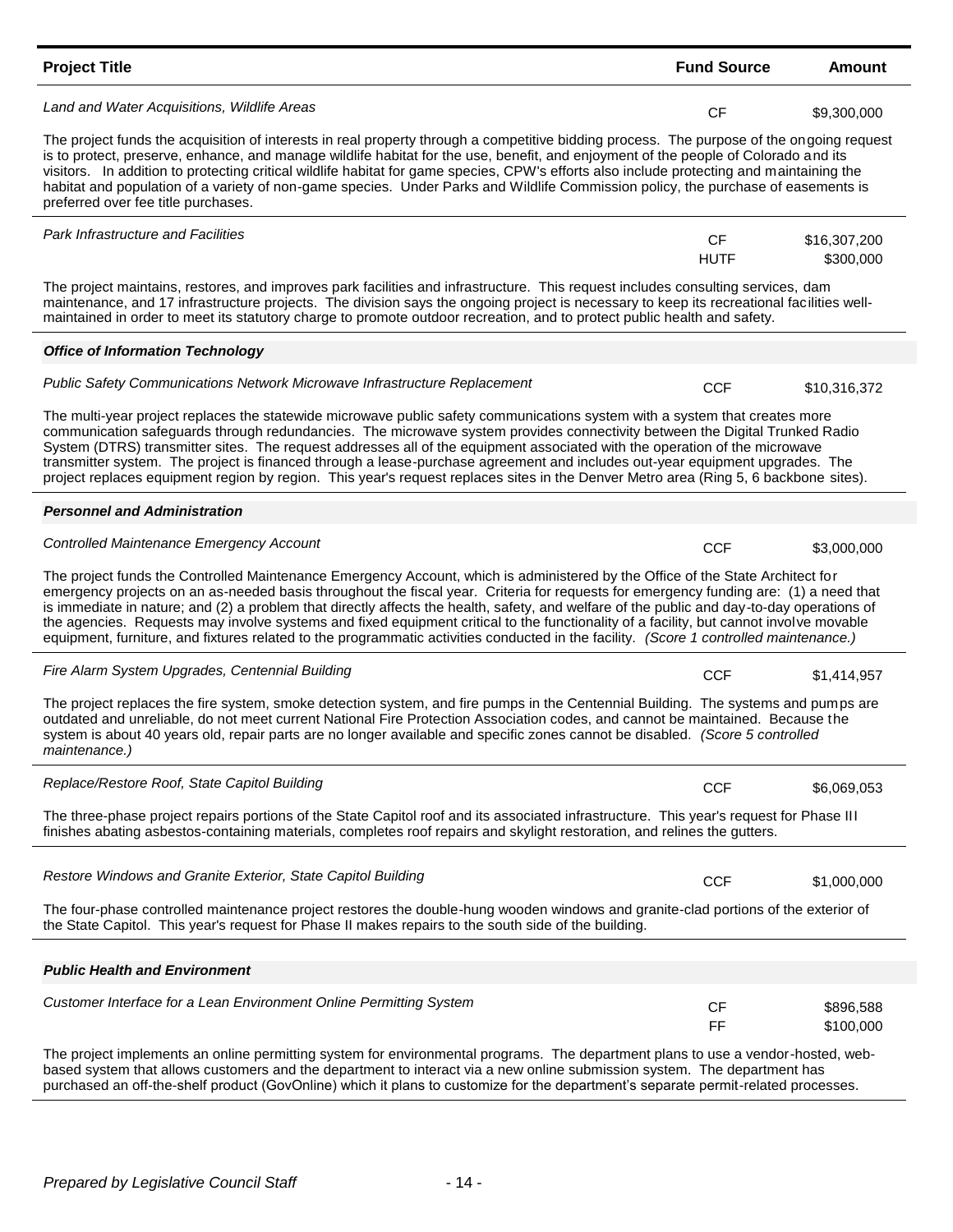#### **Project Title Fund Source Amount**

#### *Public Safety*

*Transportation*

*Adams State University*

King Air Aircraft Engine Replacement, Colorado State Patrol **National CCF** 61,535,030

The project overhauls or replaces the engines on the Colorado State Patrol King Air aircraft, and performs associated inspections and equipment replacements to maintain the aircraft's airworthiness under federal aviation regulations. The twin-engine aircraft is used for transport of officials from the Governor's Office and other agencies. Failure to conduct the inspections and systems overhaul will result in the grounding of the aircraft.

The project will fund critical state highway projects that are in the currently approved Statewide Transportation Improvement Program. The Transportation Commission is required to annually submit a capital construction request for state highway construction, repair, and maintenance projects to the Capital Development Committee (CDC) to be funded with capital construction funds. The commission *Highway Construction Projects* **GF**  $$500,000$ 

**Higher Education**

formally requested three projects for FY 2017-18. None were recommended by the CDC. However, the JBC recommended \$500,000 for state highway projects from General Fund Exempt moneys.

*Replace Roofs, Fine Arts Building and Planetarium* **Example 2008 CCF** \$297,095

The two-phase project replaces roofs that have reached the end of their useful life and show signs of deterioration. This year's request for Phase I replaces the saw-toothed area of the Fine Arts Building with a single ply membrane. Phase II will replace flat sloped areas of the planetarium roof and the Porter Hall roof with a single ply membrane. *(Score 10 controlled maintenance.)*

*Funding history.* Two earlier controlled maintenance projects were requested to complete the roof replacements and part of the Fine Arts Building roof was replaced. However, funding for one request was partially rescinded and the other request was not funded. The project has since been rescoped.

## *Auraria Higher Education Center*

*Replace Telecom Emergency Power Off System, Arts 191* **Example 2018 CCF 3301,774** 

The two-phase project replaces the emergency power off (EPO) system for the campus telecom system and an associated air conditioning system. The existing air conditioning unit is 30 years old, undersized, and is beyond its useful service life. This year's request for Phase I addresses the computer room air conditioning system. Phase II will address the undersized EPO system and install a natural gas generator. *(Score 10 controlled maintenance.)*

*Replace/Upgrade Fire Alarm Systems, Multiple Buildings* **CCF 600 and Systems** \$362,468

The three-phase project upgrades the fire alarm systems in several buildings with code-compliant equipment that is compatible with and can be monitored through the campus fire alarm network system. A previously funded controlled maintenance request replaced the fire alarm systems in five other buildings. This year's request for Phase II replaces the fire alarm system in the Facility Services Building and the 9th Street Houses. Phase I addressed the Plaza Building and Phase III will address the Boulder Creek Building. *(Score 5 controlled maintenance.)*

## *Colorado Community Colleges — Lowry*

## Replace Chiller, Building 903 **CCF** \$498,036

The project replaces the chiller and associated pumps in Building 903, originally installed in 1998. The chiller is no longer manufactured and replacement parts are difficult to obtain. The equipment is unreliable and does not maintain an acceptable temperature during hot summer months, which, in the past, has lead the college to cancel classes until repair work is completed. *(Score 8 controlled maintenance.)*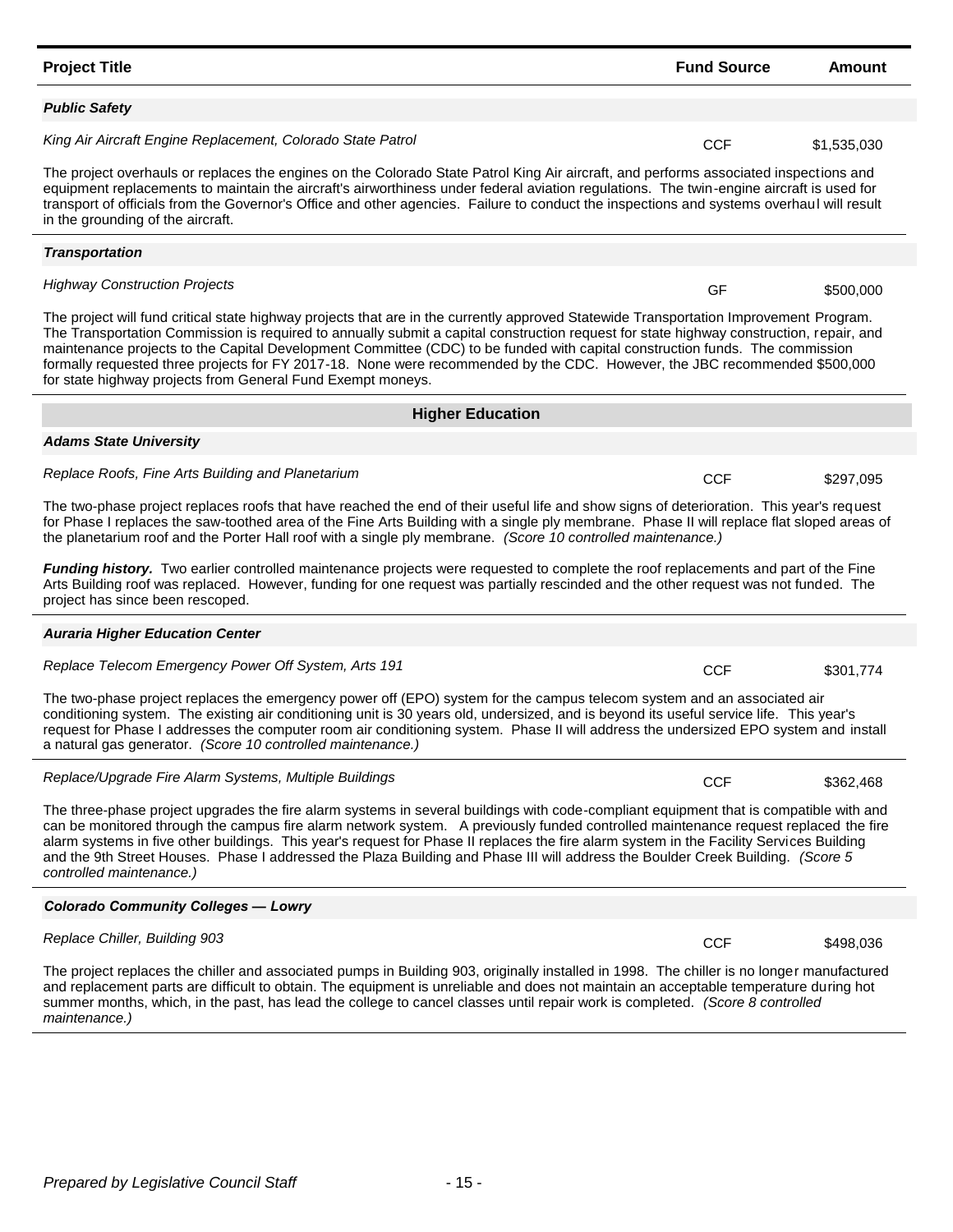| <b>Project Title</b>                                                                                                                                                                                                                                                                                                                                                                                                                                                                                                                                                                                                                                            | <b>Fund Source</b>      | Amount                     |  |  |  |
|-----------------------------------------------------------------------------------------------------------------------------------------------------------------------------------------------------------------------------------------------------------------------------------------------------------------------------------------------------------------------------------------------------------------------------------------------------------------------------------------------------------------------------------------------------------------------------------------------------------------------------------------------------------------|-------------------------|----------------------------|--|--|--|
| Colorado Historical Society (History Colorado)                                                                                                                                                                                                                                                                                                                                                                                                                                                                                                                                                                                                                  |                         |                            |  |  |  |
| <b>Regional Museum Preservation Projects</b>                                                                                                                                                                                                                                                                                                                                                                                                                                                                                                                                                                                                                    | <b>CF</b>               | \$700,000                  |  |  |  |
| The project addresses a number of historic preservation issues at the state's regional museums. Specifically, the project repairs,<br>restores, and upgrades historic sites and museums around Colorado. This is an annual request to preserve regional museums and<br>support the business operations of History Colorado.                                                                                                                                                                                                                                                                                                                                     |                         |                            |  |  |  |
| <b>Colorado Mesa University</b>                                                                                                                                                                                                                                                                                                                                                                                                                                                                                                                                                                                                                                 |                         |                            |  |  |  |
| Add Electronic Access Control to Nine Buildings                                                                                                                                                                                                                                                                                                                                                                                                                                                                                                                                                                                                                 | <b>CCF</b>              | \$300,608                  |  |  |  |
| The project adds electronic access control to the exterior of nine buildings in order to allow after hour access for permitted individuals,<br>including students. The remaining campus buildings already have access control on the exterior doors. (Score 4 controlled<br>maintenance.)                                                                                                                                                                                                                                                                                                                                                                       |                         |                            |  |  |  |
| <b>Colorado School of Mines</b>                                                                                                                                                                                                                                                                                                                                                                                                                                                                                                                                                                                                                                 |                         |                            |  |  |  |
| Green Center Roof Replacement (Capital Renewal)                                                                                                                                                                                                                                                                                                                                                                                                                                                                                                                                                                                                                 | <b>CCF</b><br><b>CF</b> | \$1,908,207<br>\$1,908,208 |  |  |  |
| The two-phase project makes improvements to the two-story, 158,000-GSF Green Center to replace the roof, abate asbestos, and<br>upgrade mechanical systems. This is a capital renewal request.                                                                                                                                                                                                                                                                                                                                                                                                                                                                  |                         |                            |  |  |  |
| Replace Campus 13,200-volt Switchgear                                                                                                                                                                                                                                                                                                                                                                                                                                                                                                                                                                                                                           | <b>CCF</b>              | \$1,049,000                |  |  |  |
| The project replaces the primary campus switchgear with new equipment. The switchgear is the campus' single point of connection for<br>incoming electrical power and replacing it will provide reliable power to campus. The existing switchgear is over 32 years old and a<br>component of the switchgear recently failed. (Score 10 controlled maintenance.)                                                                                                                                                                                                                                                                                                  |                         |                            |  |  |  |
| Replace Hazardous Laboratory Fume Controls                                                                                                                                                                                                                                                                                                                                                                                                                                                                                                                                                                                                                      | <b>CCF</b>              | \$1,019,251                |  |  |  |
| The four-phase project replaces fume hoods, variable air volume units, chillers, and air handler control units to ensure the safe removal<br>of hazardous fumes in on-campus laboratories in four buildings. The project also replaces the software used to operate the control<br>units. The controls and software used to manage fume ventilation are obsolete and the parts are no longer produced or supported by<br>the manufacturer. This year's request for Phase III replaces the controls and software in Hill Hall. Phases I and II addressed Anderson<br>and Coolbaugh Halls. Phase IV will address Berthoud Hall. (Score 5 controlled maintenance.) |                         |                            |  |  |  |
| <b>Colorado State University</b>                                                                                                                                                                                                                                                                                                                                                                                                                                                                                                                                                                                                                                |                         |                            |  |  |  |
| Install Sprinklers and Repair Emergency Lighting, Administration Building                                                                                                                                                                                                                                                                                                                                                                                                                                                                                                                                                                                       | CCF                     | \$431,481                  |  |  |  |
| The project installs automatic fire sprinklers in the building atrium and updates the existing building-wide fire detection system. The<br>building contains areas unprotected by sprinklers, which presents a safety hazard to staff and visitors. Also, the emergency lighting<br>system does not meet code requirements. (Score 10 controlled maintenance.)                                                                                                                                                                                                                                                                                                  |                         |                            |  |  |  |
| Replace Mechanical System, Bioenvironmental Research Building                                                                                                                                                                                                                                                                                                                                                                                                                                                                                                                                                                                                   | <b>CCF</b>              | \$1,939,959                |  |  |  |
| The project installs a new HVAC system in the Bioenvironmental Research Building, which is a biosafety level-3 laboratory.<br>Laboratories of this security level no longer use the type of HVAC system found in the building. In addition, the system's controls are<br>outdated to the point that the manufacturer stopped supporting them in 2012, and replacement parts and software are no longer<br>available. (Score 8 controlled maintenance.)                                                                                                                                                                                                          |                         |                            |  |  |  |
| <b>Colorado State University - Pueblo</b>                                                                                                                                                                                                                                                                                                                                                                                                                                                                                                                                                                                                                       |                         |                            |  |  |  |
| <b>Air Cooling System</b>                                                                                                                                                                                                                                                                                                                                                                                                                                                                                                                                                                                                                                       | <b>CCF</b>              | \$599,000                  |  |  |  |
| The project upgrades the existing IT data center to serve as a secondary back-up, fail-over data center for the campus. Specifically, the<br>upgrades include a new air cooling system. The university received state funding for a new modular data center in FY 2015-16.                                                                                                                                                                                                                                                                                                                                                                                      |                         |                            |  |  |  |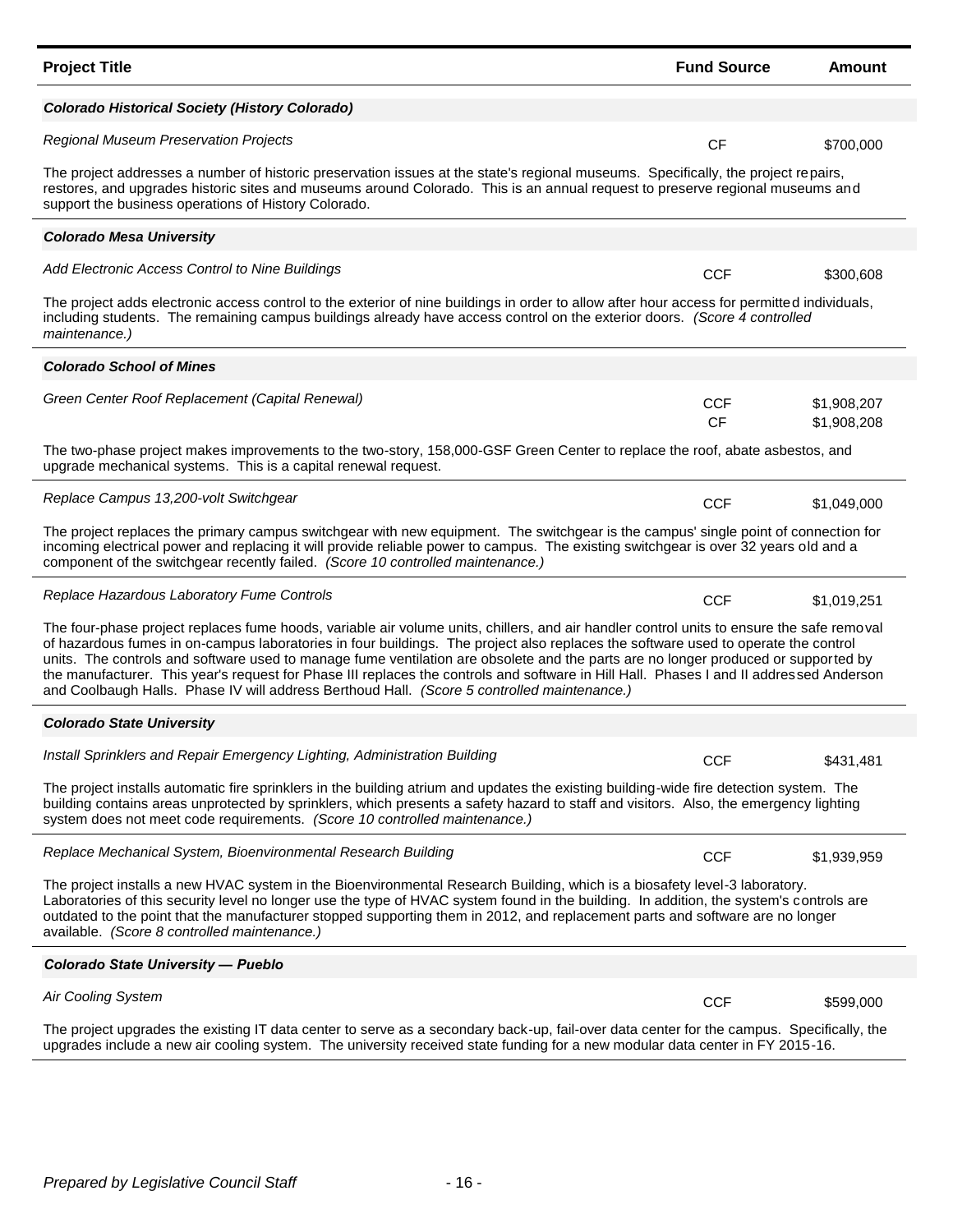| <b>Project Title</b>                                                                                                                                                                                                                                                                                                                                                                                                                                                                                                                                                                                               | <b>Fund Source</b> | <b>Amount</b> |  |
|--------------------------------------------------------------------------------------------------------------------------------------------------------------------------------------------------------------------------------------------------------------------------------------------------------------------------------------------------------------------------------------------------------------------------------------------------------------------------------------------------------------------------------------------------------------------------------------------------------------------|--------------------|---------------|--|
| Replace Roof and Exterior Stairs, Two Buildings                                                                                                                                                                                                                                                                                                                                                                                                                                                                                                                                                                    | <b>CCF</b>         | \$951,862     |  |
| The project replaces roofs in the Arts/Music Building and Hoag Hall and repairs exterior concrete stairs at the north wing of the<br>Arts/Music Building. The roofs leak, causing event cancellations and damage to furniture and equipment. The exterior stairs have<br>deteriorated, causing chunks of concrete to fall off. (Score 10 controlled maintenance.)                                                                                                                                                                                                                                                  |                    |               |  |
| <b>Fort Lewis College</b>                                                                                                                                                                                                                                                                                                                                                                                                                                                                                                                                                                                          |                    |               |  |
| Replace Roof and Improve Drainage and Accessibility, Miller Student Services                                                                                                                                                                                                                                                                                                                                                                                                                                                                                                                                       | <b>CCF</b>         | \$179,742     |  |
| The two-phase project makes improvements to the drainage around the Miller Student Services building, replaces adjacent sidewalks to<br>address ADA accessibility concerns, and replaces the roof of the building. Poor drainage conditions currently lead to water infiltration in<br>the building and the sidewalks were constructed before ADA guidelines were established. This year's request for Phase I installs<br>drainage infrastructure, a waterproofing system around the building, and sidewalks. Phase II will install a new code compliant metal roof<br>system. (Score 10 controlled maintenance.) |                    |               |  |
| <b>Front Range Community College</b>                                                                                                                                                                                                                                                                                                                                                                                                                                                                                                                                                                               |                    |               |  |
| Replace Chiller and Upgrade Chiller Infrastructure, Westminster Campus                                                                                                                                                                                                                                                                                                                                                                                                                                                                                                                                             | <b>CCF</b>         | \$880,198     |  |
| The project replaces one chiller and its associated components to accommodate an increase in student enrollment and associated<br>electronic equipment. The current building cooling load exceeds the capability of the original system installed in 1996. If the system<br>fails in the hot summer months, it could lead to a loss of use until repairs are completed or the temperatures drop. (Score 8 controlled<br>maintenance.)                                                                                                                                                                              |                    |               |  |
| <b>Northeastern Junior College</b>                                                                                                                                                                                                                                                                                                                                                                                                                                                                                                                                                                                 |                    |               |  |
| Install Electronic Door Access and Camera Systems                                                                                                                                                                                                                                                                                                                                                                                                                                                                                                                                                                  | <b>CCF</b>         | \$525,500     |  |
| The two-phase project replaces the existing door locking system with an electronic access control system and installs a camera system<br>to monitor public areas such as parking lots and entrances to academic buildings. According to the college, its facility staff uses an allen<br>wrench to unlock and lock the buildings on campus each day. This situation poses a security risk in the event of an emergency. This<br>year's request for Phase II installs the camera system. Phase I replaced the door locking system. (Score 4 controlled maintenance.)                                                |                    |               |  |
| <b>Replace Electrical Transformers</b>                                                                                                                                                                                                                                                                                                                                                                                                                                                                                                                                                                             | <b>CCF</b>         | \$121,482     |  |
| The two-phase project replaces the main electrical transformers in five buildings on campus. The transformers are beyond their useful<br>life and one recent failure caused a power outage that affected several buildings on the east side of campus. Recent weather-related<br>events highlighted additional problems with the campus electrical loop, requiring an additional phase. This year's request for Phase II<br>addresses the electrical loop issues. Phase I replaced the transformers. (Score 10 controlled maintenance.)                                                                            |                    |               |  |
| <b>Otero Junior College</b>                                                                                                                                                                                                                                                                                                                                                                                                                                                                                                                                                                                        |                    |               |  |
| Repair/Upgrade Campus Security Access and Electronic Locks                                                                                                                                                                                                                                                                                                                                                                                                                                                                                                                                                         | <b>CCF</b>         | \$500,000     |  |
| The two-phase project replaces the primary locking system with electronic locks to address security, ADA, and emergency egress<br>requirements. The existing mechanical lock system is over 30 years old and is no longer as functional or secure as the college would<br>like. (Score 4 controlled maintenance.)                                                                                                                                                                                                                                                                                                  |                    |               |  |
| <b>Pikes Peak Community College</b>                                                                                                                                                                                                                                                                                                                                                                                                                                                                                                                                                                                |                    |               |  |
| Improve Fire Sprinkler Systems, Centennial Campus                                                                                                                                                                                                                                                                                                                                                                                                                                                                                                                                                                  | <b>CCF</b>         | \$967,621     |  |
| The project makes improvements to the fire sprinkler systems in the Aspen and Breckenridge Buildings on the Centennial Campus. The<br>Aspen and Breckenridge Buildings no longer meet the code requirements for fire safety. (Score 4 controlled maintenance.)                                                                                                                                                                                                                                                                                                                                                     |                    |               |  |
| <b>Pueblo Community College</b>                                                                                                                                                                                                                                                                                                                                                                                                                                                                                                                                                                                    |                    |               |  |
| Upgrade Building and Common Area Security, Three Campuses                                                                                                                                                                                                                                                                                                                                                                                                                                                                                                                                                          |                    |               |  |
| The two-phase project replaces all mechanical door locks with an electronic locking system in order to improve security on the Pueblo,<br>Canon City, and Mancos campuses. The existing locks and doors are over 30 years old. This year's request for Phase II replaces<br>interior door locks. Phase I replaced critical exterior door locks. (Score 4 controlled maintenance.)                                                                                                                                                                                                                                  | <b>CCF</b>         | \$962,550     |  |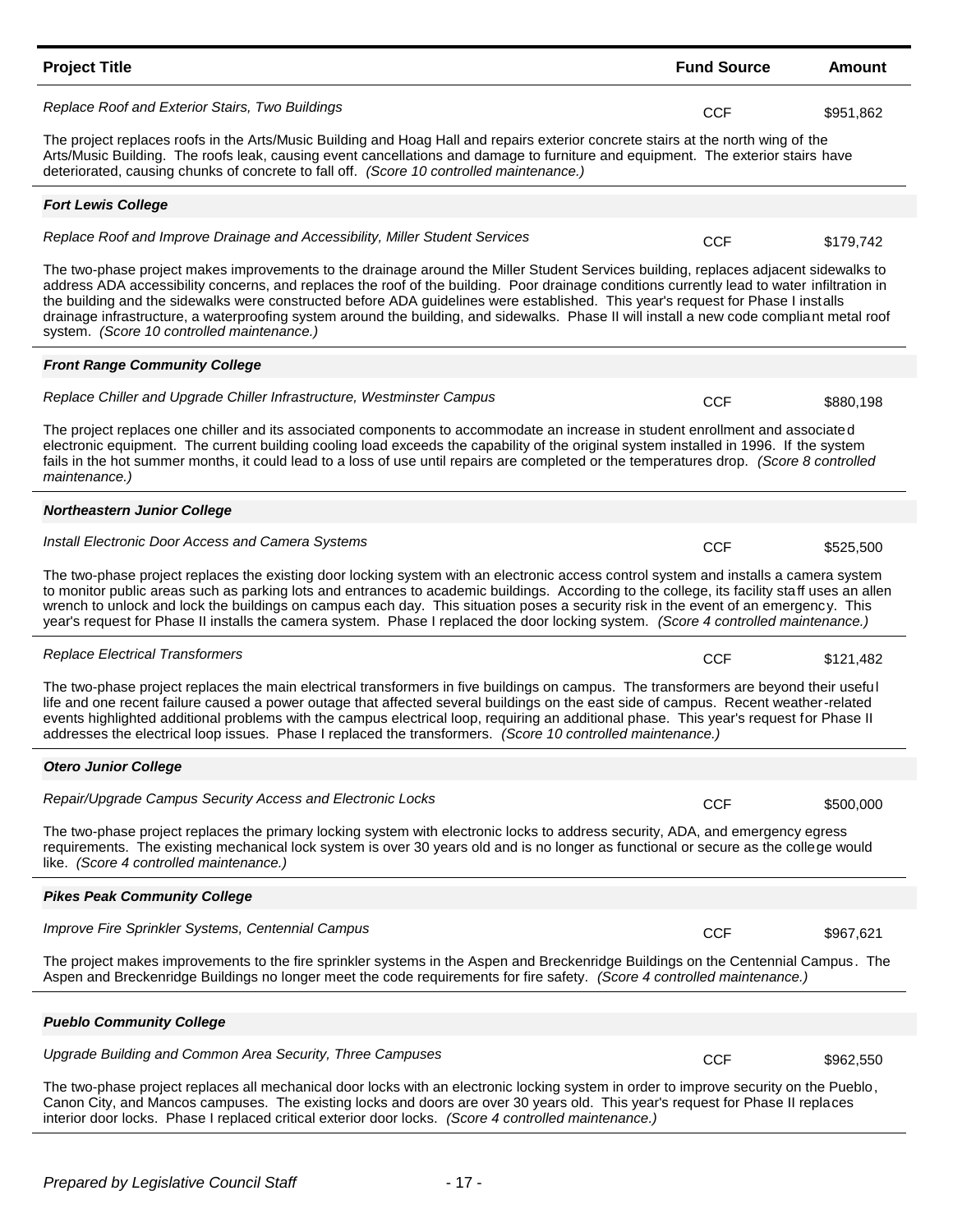| <b>Project Title</b>                                                                                                                                                                                                                                                                                                                                                                                                                                                                                                                                                                                                                   | <b>Fund Source</b> | Amount      |
|----------------------------------------------------------------------------------------------------------------------------------------------------------------------------------------------------------------------------------------------------------------------------------------------------------------------------------------------------------------------------------------------------------------------------------------------------------------------------------------------------------------------------------------------------------------------------------------------------------------------------------------|--------------------|-------------|
| <b>Red Rocks Community College</b>                                                                                                                                                                                                                                                                                                                                                                                                                                                                                                                                                                                                     |                    |             |
| Install Building Access System and Cameras                                                                                                                                                                                                                                                                                                                                                                                                                                                                                                                                                                                             | <b>CCF</b>         | \$995,600   |
| The project updates the existing security at the Lakewood Campus to improve door controls and to install security cameras in strategic<br>locations. The campus has over 100 exterior doors and no security cameras. In a recent lock-down drill, it took staff 45 minutes to lock<br>down the campus because of the poor door controls. (Score 4 controlled maintenance.)                                                                                                                                                                                                                                                             |                    |             |
| <b>University of Colorado at Boulder</b>                                                                                                                                                                                                                                                                                                                                                                                                                                                                                                                                                                                               |                    |             |
| Repair Exterior Concrete, Engineering Center                                                                                                                                                                                                                                                                                                                                                                                                                                                                                                                                                                                           | <b>CCF</b>         | \$650,297   |
| The project repairs the concrete on the exterior of the Engineering Center Building, with particular attention to the areas below windows<br>and the underside of a bridge connecting the building to the Engineering Center Tower. The concrete is cracking and spalling in areas<br>where embedded anchor bolts have rusted, causing the concrete to dislodge. Some of the damage has been caused by water intrusion.<br>(Score 8 controlled maintenance.)                                                                                                                                                                           |                    |             |
| Upgrade Fire Sprinklers and HVAC, Education Building                                                                                                                                                                                                                                                                                                                                                                                                                                                                                                                                                                                   | <b>CCF</b>         | \$1,362,096 |
| The three-phase project installs a fire sprinkler system and renovates the HVAC system to address life-safety and code issues. The<br>HVAC system uses hallways and stairwells for the system's return air, and vents have been installed between rooms and the halls for<br>additional return air. This arrangement is not compliant with building codes and, coupled with the lack of fire sprinkler protection, may be<br>hazardous in the event of a fire. This year's request for Phase I designs the project, demolishes ceilings, and installs HVAC and some<br>sprinkler system components. (Score 10 controlled maintenance.) |                    |             |
| Upgrade Fire Sprinklers, Various Buildings                                                                                                                                                                                                                                                                                                                                                                                                                                                                                                                                                                                             | <b>CCF</b>         | \$98,316    |
| The five-phase project provides fire sprinkler coverage in nine buildings on campus that were built at a time when no fire or life-safety<br>codes were in effect. This year's request for Phase IV addresses the Fiske Building. A previously-funded request, completed in 2008,<br>made similar upgrades to other buildings on campus. (Score 4 controlled maintenance.)                                                                                                                                                                                                                                                             |                    |             |
| University of Colorado at Colorado Springs                                                                                                                                                                                                                                                                                                                                                                                                                                                                                                                                                                                             |                    |             |
| Install Fire Sprinklers, Library, El Pomar Center, and Campus Services Buildings                                                                                                                                                                                                                                                                                                                                                                                                                                                                                                                                                       | <b>CCF</b>         | \$701,163   |
| The two-phase project installs automatic fire sprinkler systems in three buildings in order to address concerns raised by the university's<br>property insurance carrier. This year's request for Phase I installs sprinklers in the library and the El Pomar Center, which houses the IT<br>department. Phase II will install sprinklers in the Campus Services Building, which houses the Facilities Services Department. (Score 5<br>controlled maintenance.)                                                                                                                                                                       |                    |             |
| <b>University of Colorado Denver</b>                                                                                                                                                                                                                                                                                                                                                                                                                                                                                                                                                                                                   |                    |             |
| Replace Electrical Switchgear, Building 500                                                                                                                                                                                                                                                                                                                                                                                                                                                                                                                                                                                            | CCF                | \$723,467   |
| The three-phase project replaces the equipment associated with the three electrical substations that provide power to Building 500. The<br>substations are located outside in a secured fenced area and have reached the end of their useful life due to environmental exposure.<br>The new equipment will be rainproof and suitable for outdoor use. Each phase will replace one substation. (Score 6 controlled<br>maintenance.)                                                                                                                                                                                                     |                    |             |
| <b>University of Northern Colorado</b>                                                                                                                                                                                                                                                                                                                                                                                                                                                                                                                                                                                                 |                    |             |
| Upgrade Fire Sprinklers, Frasier and Gunter Buildings                                                                                                                                                                                                                                                                                                                                                                                                                                                                                                                                                                                  | <b>CCF</b>         | \$1,611,931 |
| The two-phase project installs automatic fire sprinkler systems in two buildings in order to address concerns raised by the university's<br>property insurance carrier. A previously funded controlled maintenance project installed sprinklers in six other buildings on campus.<br>This year's request for Phase I installs sprinklers in Frasier Hall and Phase II will install sprinklers in Gunter Hall. (Score 5 controlled<br>maintenance.)                                                                                                                                                                                     |                    |             |